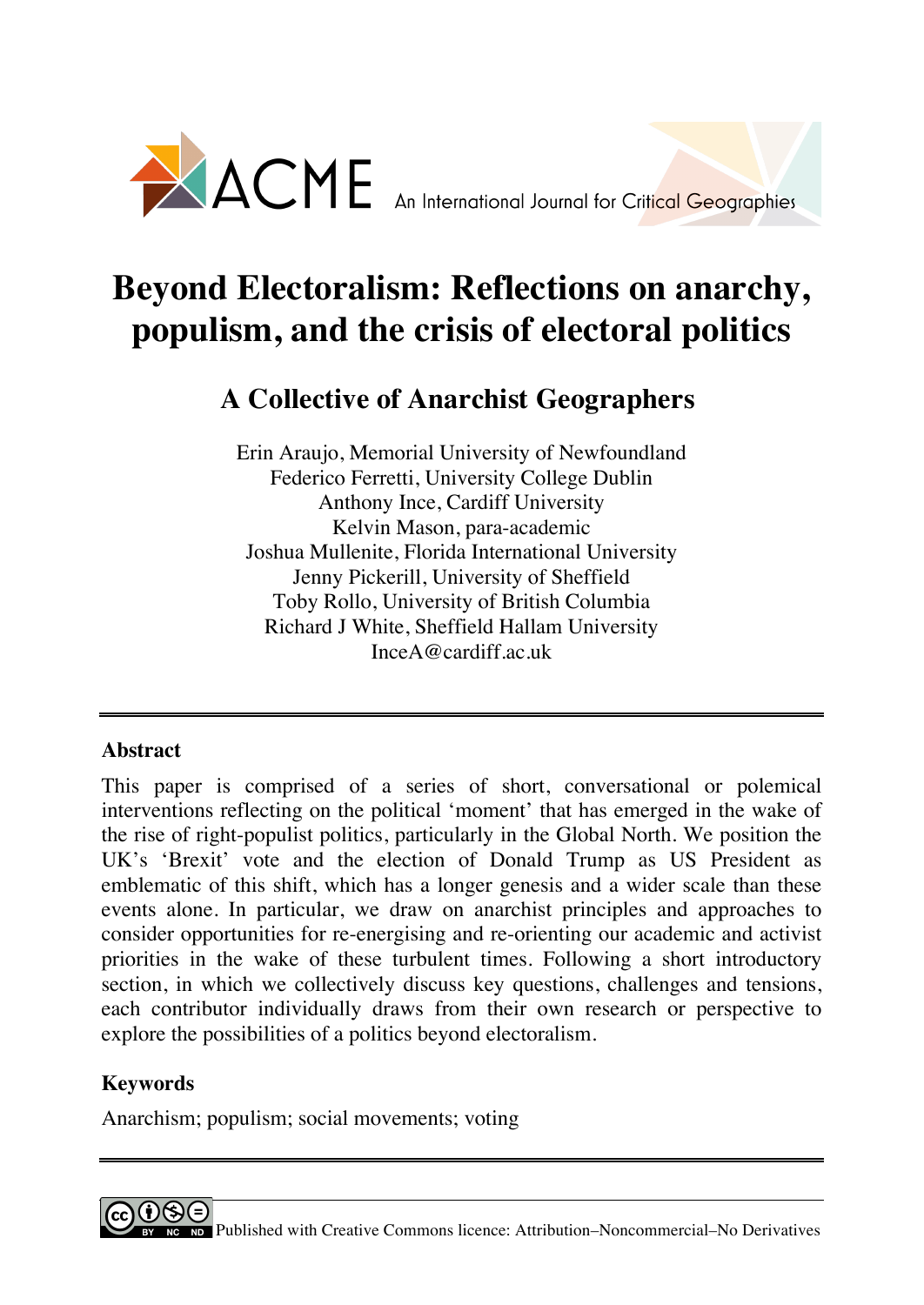"Not fear but hope in the Apocalypse" (Mandarini, 2008)

#### **Introduction**

The recent rise of right-populist politics has capitalised on, and nurtured, growing uncertainties and anxieties across Europe and the USA. Following the result of the UK referendum to leave the European Union (Brexit) and the election of Donald Trump as President of the USA, anarchists, like everyone else caught up in the aftermath of this electoral whirlwind, found themselves in a turbulent political environment. This environment had emerged out of – and produced new space for – an intensification of political polarisation and particularly the mainstreaming of populist hard-right policies, discourses and values. To recoil is unavoidable but to retreat from struggles in such challenging times only serves to embolden the kind of destructive politics that we must confront. Herein, we are interested in what is faced, what ways forward exist, and how to actively generate a hopeful politics beyond electoralism as a form of resistance (Solnit, 2016) in our various academic and activist positionalities.

The populist reactions in western democracies against political-economic elites is neither a cause for optimism and celebration nor a time for lamentation and despair at the failure of 'good citizens' to adhere to liberal representative democracy's norms and expectations. In practice, the electoral alternatives offered were no real alternatives at all. To vote 'Remain' in the UK meant the continuation of David Cameron's austerity government and the aggressive implementation of EU neoliberal trade policies. To vote against Trump effectively meant voting for a right-wing liberal, Hillary Clinton, as US Commander-in-Chief; a foreign policy 'hawk' who backed coercive regime change in Iraq, Libya and Honduras. Even those with a more progressive agenda, like left-populist political parties such as Podemos in Spain or the UK Labour Party's recent swing to the left, the crushing of Syriza in Greece is a particularly bruising example of how the matrices of power which such politics orbit are designed to discipline and quell even mildly divergent hopes and dreams when they become a threat to ruling establishments.

The aim of this intervention is therefore to understand recent political crises and transformations through anarchists' critiques of power relations, intersectional injustices, and narratives of revolt and freedom. Much of this paper is far from academic in tone, format, referencing, and style – and deliberately so – in order to clear pathways that might otherwise have been obscured. Specifically, pathways beyond electoralism – beyond a self-defeating cycle of reliance on the sovereign violence of coercive leadership – are urgently needed. Faced with a widely-felt crisis of liberal representative democracy in the Global North, and coupled with the ugly resurgence of authoritarian and far-right ideologies, what might collective responses of anarchists and other egalitarian anti-authoritarian perspectives look like, sound like, or feel like?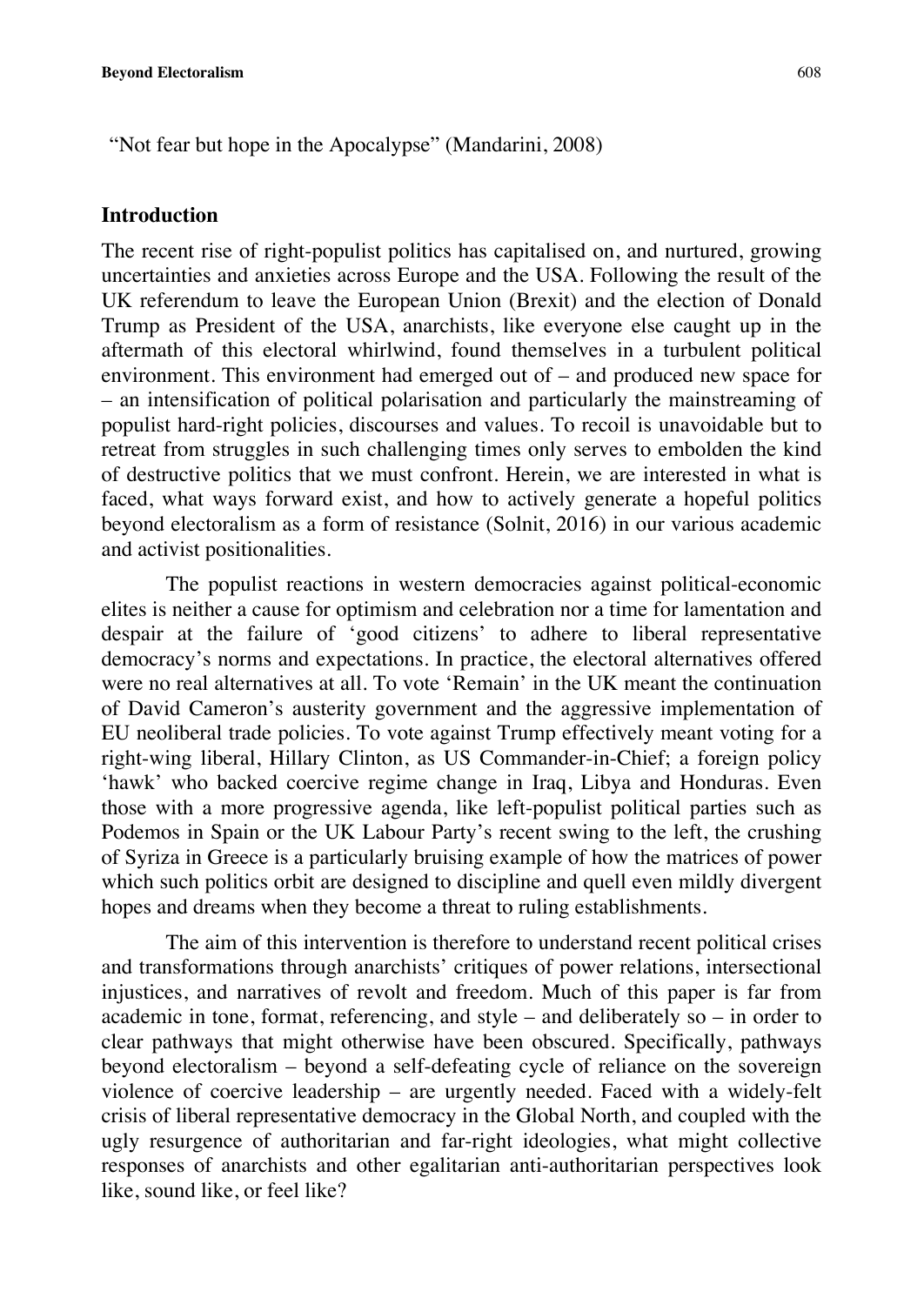As geographers, social scientists and social movement activists, many of us have experienced frustration across the field of 'critical' scholarship. Experts in leftist critique and deconstruction now tend to occupy decidedly comfortable positions in the proverbial Ivory Tower of academia. Yet, efforts to propose concrete ideas, strategies or approaches within the pages of critical academic publications can face considerable resistance. In the newly-emerging political landscape, especially in polities and political cultures of the Global North, it is beneficial to step back from the comfort of critique and think carefully about what knowledge our academic labour is producing, and its relevance to imagining and creating new forms, structures, and relations. These, we believe, must recognise the grounded realities of the present but boldly prefigure alternative futures nonetheless. As such, recognising, envisioning and enacting (anarchistic) spaces of hope and liberation in the present moment necessitates a keen focus on praxis – on putting ideas into action – learning from, collaborating with, and ensuring their applicability for social movements and other radical initiatives.

Europe and the USA are not the only regions in the world to experience a populist surge, nor are they the first. There is also a worrying global trend to the right – to right-populism and neo-fascism – which suggests that the problems lie not just with specific electoral systems but in how we organise as societies and understand that organisation politically. While some on the left propose the need for new progressive political parties or blocs, anarchist alternatives look beyond electoralism and explore the possibilities of direct democracy and new post-statist epistemologies (and ontologies). We also acknowledge the need for our alternatives to reach out beyond predictable and perhaps stale ideology, and beyond familiar platforms, to appeal to disaffected and self-disenfranchising citizens. How, in short, should anarchism engage with populism? In what places and spaces can we meet to contest and construct the political in our diverse contexts (Mouffe, 1999)?

#### **Anarchist perspectives**

The infamous circled-A represents Pierre-Joseph Proudhon's maxim "anarchy is order", yet the stereotype of anti-authoritarian politics is quite the opposite. Our individual contributions in this paper point to the recurring theme of how horizontal and anti-authoritarian forms of organisation are a central component of an effective response. Indeed as Schneider (2017) has argued:

'the bulk of anarchist tradition has sought for people to be better organised in their everyday lives—while they work, where they live, how they manage disagreements. This type of power emanates from below, and it is shared. Anarchists aspire to a kind of world in which the Donald Trumps among us can shout all they want but nobody has the need for flocking to them. *Real, daily democracy does not leave much room for quite so much greatness*.' (emphasis added)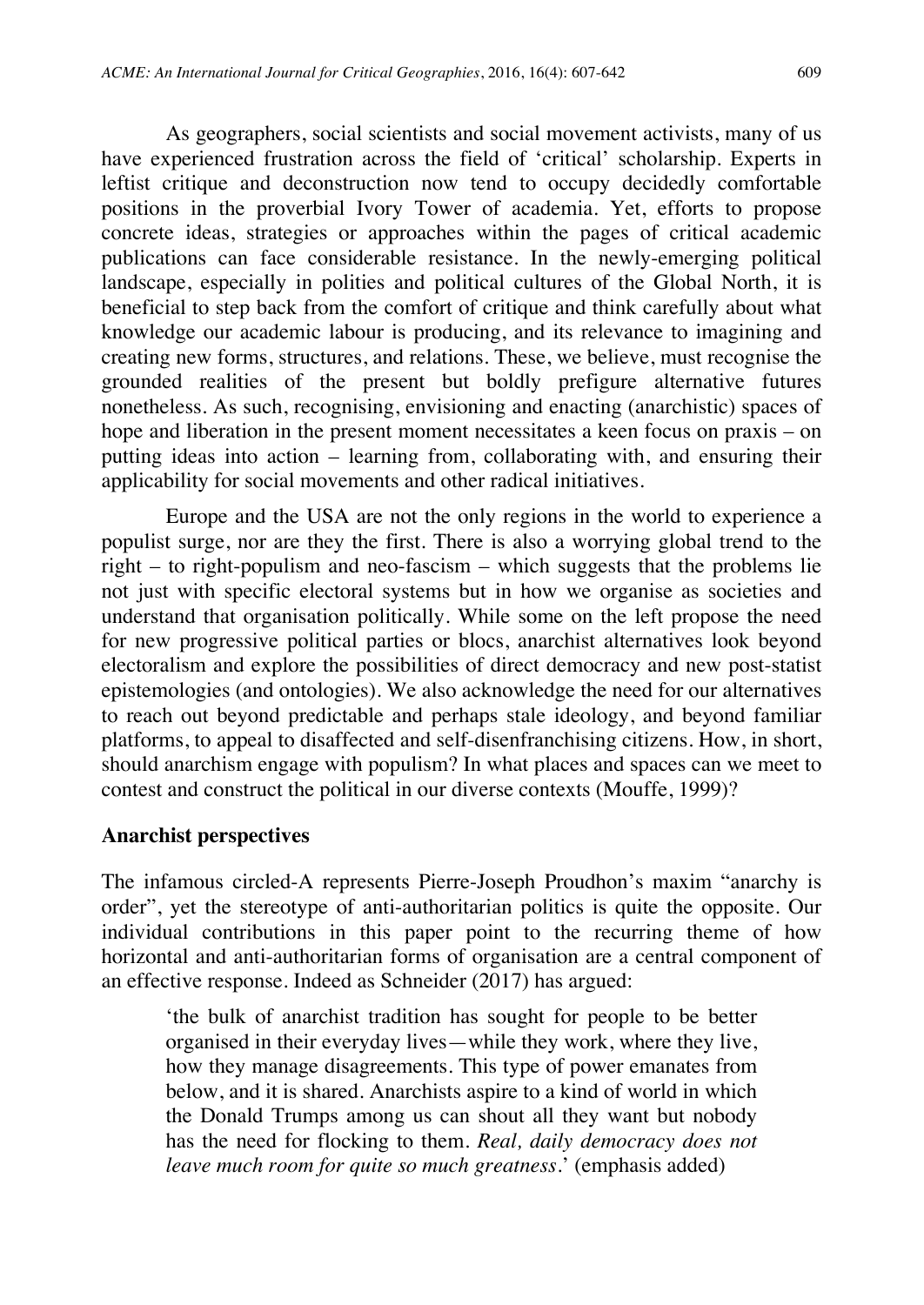Beyond the strict hierarchies of political parties - be they revolutionary or reformist in nature - anarchist organisational imaginaries and strategic analyses are diverse. Consider the highly-disciplined 'platformist' tradition that emerged from the *Makhnovshchina's* vast anarchist Black Armies in the Russian Revolution (Arshinov, 2005), or the mass anarchist-communist collectivisation of large parts of Spain in the mid-1930s (Peirats, 2010). More recently, the Bookchin-inspired organisational structures that have developed in the absence of a functioning state in Rojava and the longevity of insurrectionary communities of the Zapatistas in Chiapas are clear examples of effective mass horizontal organisation, but also examples of how anarchistic forms vary in relation to their diverse geographical and historical contexts. The origins of these forms are likewise diverse – springing from complex regional histories and movements that, rather than 'fizzling out' or becoming co-opted, actually flourished, became embedded, and developed complex organisational cultures and structures for moving beyond immediate moments of transformation, crisis, or collapse. These sources of inspiration - both in inspiration's emotive and institutional/organisational senses - can help us trace the genealogies and trajectories of new forms, and thereby identify potential leverage points and courses of action.

Nevertheless, there is an altogether more everyday dimension of anarchistic approaches to form, structure, and strategy; one that lives and breathes among us irrespective of political persuasion, and which, therefore, has enduring allure in anarchist imaginations. As several of our contributions outline below, there is a wide range of anarchistic organisational forms that operate daily - within, against, and beyond capitalist-statist spaces and relations. As Schneider details above, anarchism generates great power through these often rather mundane acts at the grassroots. There is an important everyday quality to these ways of being which can create different relations in society. It is a belief in the power of horizontality, of individuals organising equally with each other, of grassroots self-determination, which binds together our approaches to anarchism. However, many such examples (e.g. trust and collaboration in organisations, sharing, hospitality, responsibility) are so ingrained in various modes of accumulation and coercion that they are often barely distinguishable from that against which we fight. This anarchy on which capitalism and state power are based raises important questions regarding how to expand such relations and disembed them from the machine that feeds off their vitality.

This collective conception of autonomy on which anarchists base their thinking also unearths intersections between tactical decisions and ethical commitments. For example, we may agree that in contrast to the coercive violence of the state, acts of physical confrontation with the far-right or police are critical ruptures from this monopoly of violence that acts upon us every day. Moreover, the intersecting oppressions of capitalist-statist society mean that the violence of that society is wielded many times more on certain groups than on others. Therefore violence against the representatives of oppressive structures could be legitimate -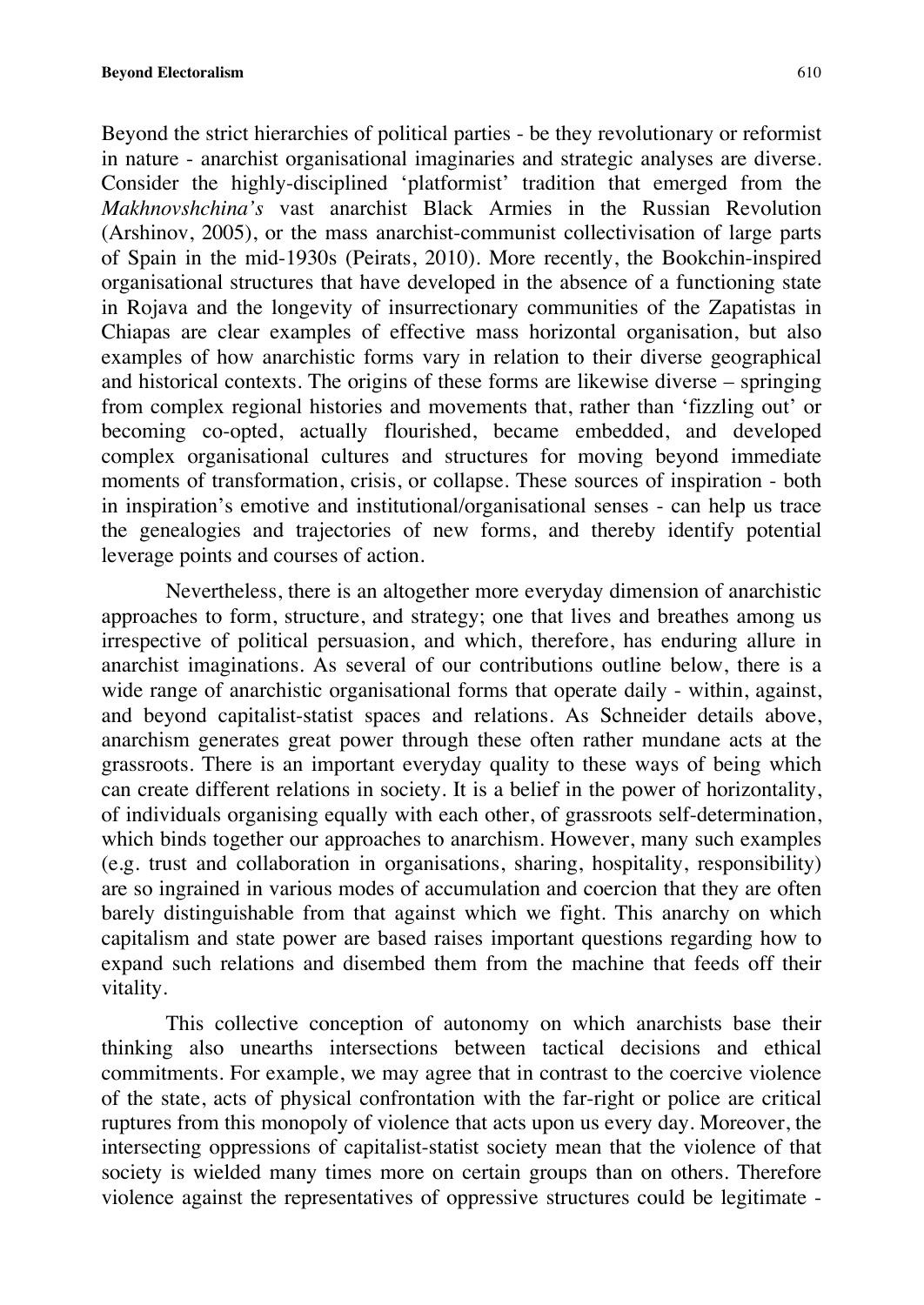even liberating - in some circumstances. In the fallout from Trump's victory and the anonymous attack on US 'alt-right' poster boy Richard Spencer, the question "is it ethical to punch a Nazi?" became a point of debate across the political spectrum. However, accepting the critique of statist violences does not necessarily lead to the conclusion that all violence committed against structures of domination is justified in and of itself. As Emmanuel Levinas would suggest, partly following Kropotkin's and Tolstoy's anarchist ethics, our entwinement with the other (whoever they may be, and whatever they may represent) necessarily demands of us an ethical sensibility rooted in a radical co-responsibility for all others at all times. Politically, Hannah Arendt argues that while 'Violence can destroy power; it is utterly incapable of creating it' (1970, p.59). Acknowledging the contextuality of tactical violence, Uri Gordon suggests that anarchists must 'be responsible, experiment and keep their options open' (2008, p.108). How, then, can we forge practical solidarities between different tactics and approaches that appear to be at odds with one another? Learning from the 'messy' debates and discussions within movements themselves, again, may present answers that academics all too easily overlook in their search for 'neat', logical conclusions.

What those who seek to move beyond electoralism now face, therefore, is a complex matrix of challenges and opportunities in the present turbulence and uncertainty. This raises the question, addressed in many of our individual contributions that follow, of how realistic interventions can be made to carve spaces for forms of scholarship and praxis that can not only prefigure the futures we seek but also make concrete impacts in present struggles. These interventions will necessarily differ according to the context in which organising and mobilisation takes place. The tactical diversity of anarchist approaches thus comes into its element; freed from the constraints of the Party and ballot box, the configurations through which we might act become myriad.

#### **What next? Nurturing spaces for action**

The post-electoral moment signalled by Brexit and the election of President Trump threatens to become an epoch defined by othering, jingoism, and attacks on the most vulnerable, particularly migrants. The responses gathered here highlight the mobilisation of diverse geographies in response to right-populism to generate forms of hopeful and resistant politics. Federico Ferretti recovers the insights of early anarchist geographers, stressing the need for anarchist academics to rediscover links with grassroots movements. In an exchange with his imaginary Socratic interlocutor, Kelvin Mason considers local activist responses to populism (see also Finley, 2017). Toby Rollo's engagement with white supremacy considered as love calls into question how academics construct justice from positions of privilege. Decolonising electoral politics is Erin Araujo's focus, questioning a blanket anarchist rejection of engagement with electoral politics through the example of the CNI in Mexico. Joshua Mullenite argues that the shift to right-wing populism will have little impact on the catastrophic climate change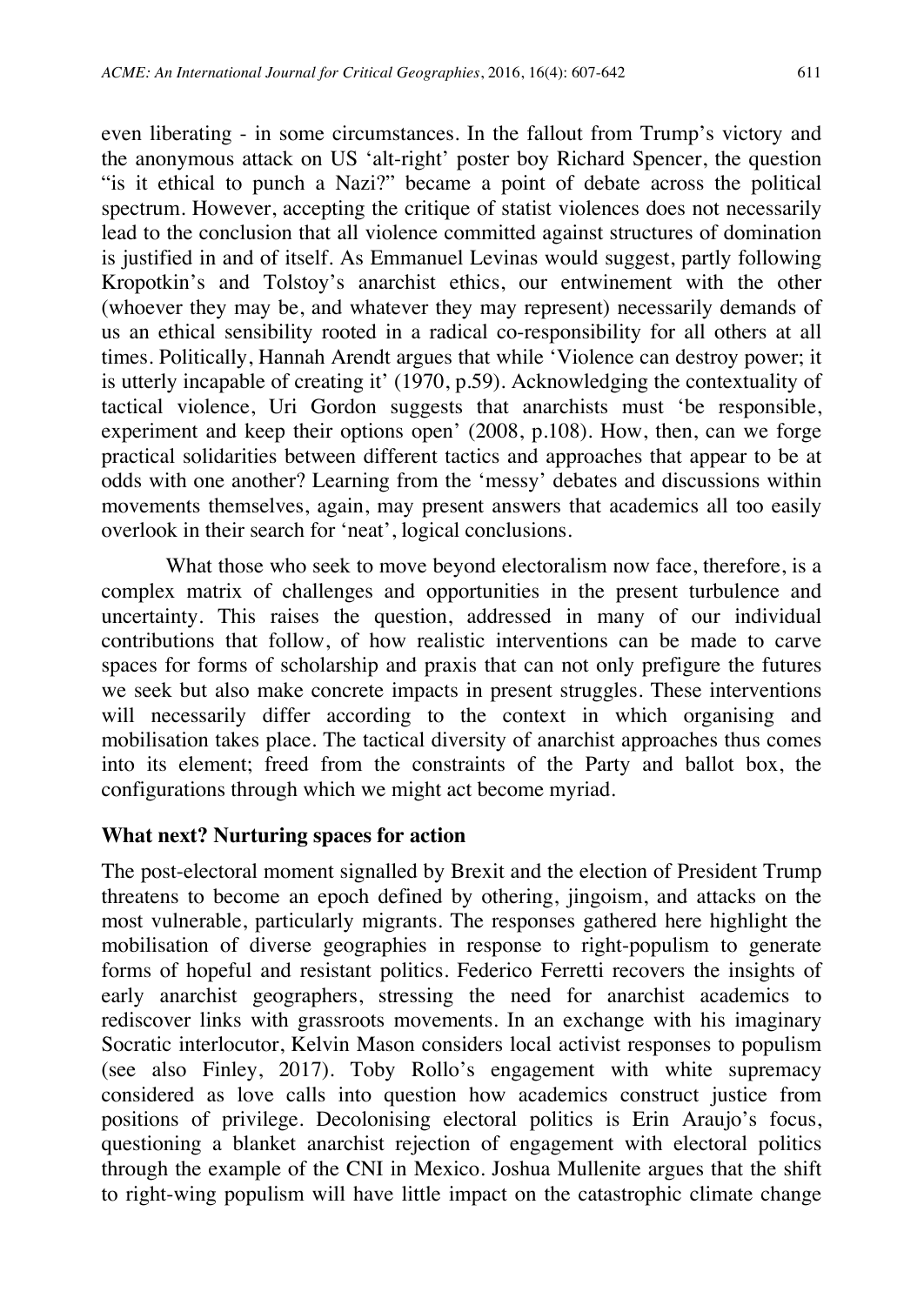already set in motion through neoliberal forms of government. Richard White argues for an ethics of care in activism. A tactical anarchist focus on anti-fascism is considered by Anthony Ince. Finally, Jenny Pickerill considers the generation of prefigurative politics in the present.

A number of themes cut across and emerge from these diverse individual responses:

- 1. Scale, and the continuing need for anarchists to engage with the local and grassroots while developing strategies to counter a global trend.
- 2. Praxis, whereby anarchist academics have an obligation to work constructing alternatives as much as formulating critique.
- 3. Communalism, co-constructing town, village, and neighbourhood assemblies and federations as alternatives to electoral state politics.
- 4. Inclusion, or how anarchists can reach 'disenfranchised' citizens who have turned to populism to co-construct alternative stories of collectively reclaiming the power.
- 5. 'Acting up', acknowledging the imperative to keep battling, stirring things up, making a noise and disrupting new regimes even if it may look as if we are losing.
- 6. An ethic of care and mutual aid as integral to anarchist responses, as well as critical engagement with right-wing populisms.

In the contributions that follow, we draw from our individual research interests and activisms to discuss analyses, critiques, and proposals for moving forward - boldly but mindfully - into the new political period that faces us. In many ways, we should not see this shift as a sudden rupture but as an intensification and a renderingvisible of dynamic conditions and relations that have existed for some time (e.g. Ingram, 2017). As such, when we refer to 'moving forward' we do not propose a singular, teleological programme of action; indeed, to move forward is a situated and contextual practice that requires a certain relational negotiation between oneself and what stands ahead. Forward, beyond what confronts us, is a multitude of possibilities for developing new, perhaps liberatory, ways of researching, relating, and organising. Despite - or, perhaps, precisely *because of* - such ambiguities in tracing out pathways, we feel it is important that scholars take this intensification as an opportunity for revisiting our priorities, practices, and understandings.

# **What now? First, let's stop "being dupes"!**

# *Federico Ferretti*

The anarchist tradition contains a rich set of ideas on the inadequacy of electoral politics for a program of social transformation; nevertheless, this "classical" corpus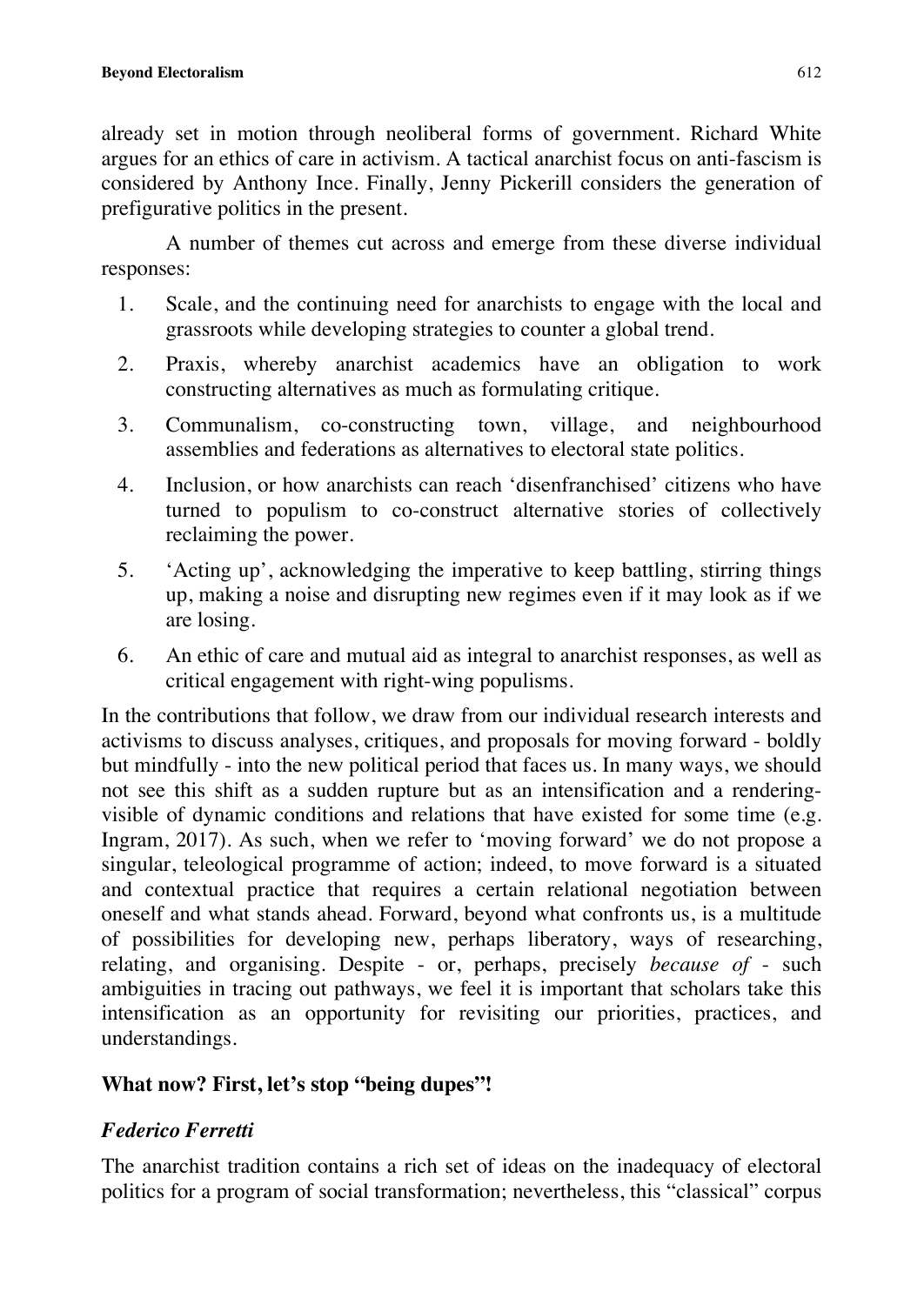is generally overlooked, or even discarded with some sense of superiority, by most of contemporary scholarship. As the early anarchist tradition and the geographical one intersect significantly, it is worth considering which insights early anarchist geographers can furnish to present day non-electoral politics and their spatialities. Contemporary criticisms of elections as rituals of giving away power (Purcell, 2014) resonates clearly with the arguments of the authors I address here.

Anarchist critiques of parliamentary politics started from Pierre Joseph Proudhon's deception after his experience at the 1848 *Assemblée nationale constituante*, the assembly which followed the insurrections of February 1848 and ruled the French Second Republic from 4 May 1848 to 26 May 1849. The first political thinker who labelled himself explicitly as "an anarchist", Proudhon hoped to represent there the revolutionary aspirations of the working classes. The failure of the Second Republic to perform a social revolution and the repression and reaction which followed are considered by anarchist thinkers like Kropotkin (1896) as a milestone in the definitive rift between anarchism and parliamentarianism, and inspired Proudhon's famous statement that being governed means to be "noted, registered, enrolled, taxed, stamped, measured, numbered, assessed, licensed, authorized, admonished, forbidden, reformed, corrected, punished …. repressed, fined, despised, harassed, tracked, abused, clubbed, disarmed, choked, imprisoned, judged, condemned, shot, deported, sacrificed, sold, betrayed … mocked, ridiculed, outraged, dishonoured" (Proudhon 1851, 341).

These words, which are considered to anticipate the contemporary concept of biopolitics (Springer 2013, 117), were echoed by anarchist geographers Reclus and Kropotkin in their respective claims against French elections in the 1880s. Reclus (quoted from the version published by the journal *Freedom* in 1910) argued that "to vote is to be dupes" because "to vote is to abdicate, to nominate one or more masters for a period short or long to renounce one's own sovereignty" (*Freedom* 249, January 1910, 4). The same concept was expressed by Kropotkin, who added that political corruption leads to a loss of interest for political participation: "What a shame that there are no special trains to allow the electors to see their 'Chamber' at work! They would soon be disgusted. …. To this rabble of nonentities the people abandons all its rights, except that of dismissing them from time to time and naming others in their places [so that] the great mass of the people ends up losing interest in the comedy" (Kropotkin 1885, 197).

Reclus and Kropotkin focused then on organisation and competences, drawing on geographical matters such as the critique of centralist state in favour of decentralisation. According to Reclus, people should stop believing "that men like yourselves acquire suddenly at the tinkling of a bell the power of knowing and understanding everything. Your mandatories having to legislate on everything, from lucifer matches to ships of war, from clearing off caterpillars from trees to the extermination of peoples, red or black, it must seem to you that their intelligence will enlarge the virtue of the immensity of the task" (*Freedom* 249, January 1910, 4). Kropotkin, who experienced the inefficiency of central administration since his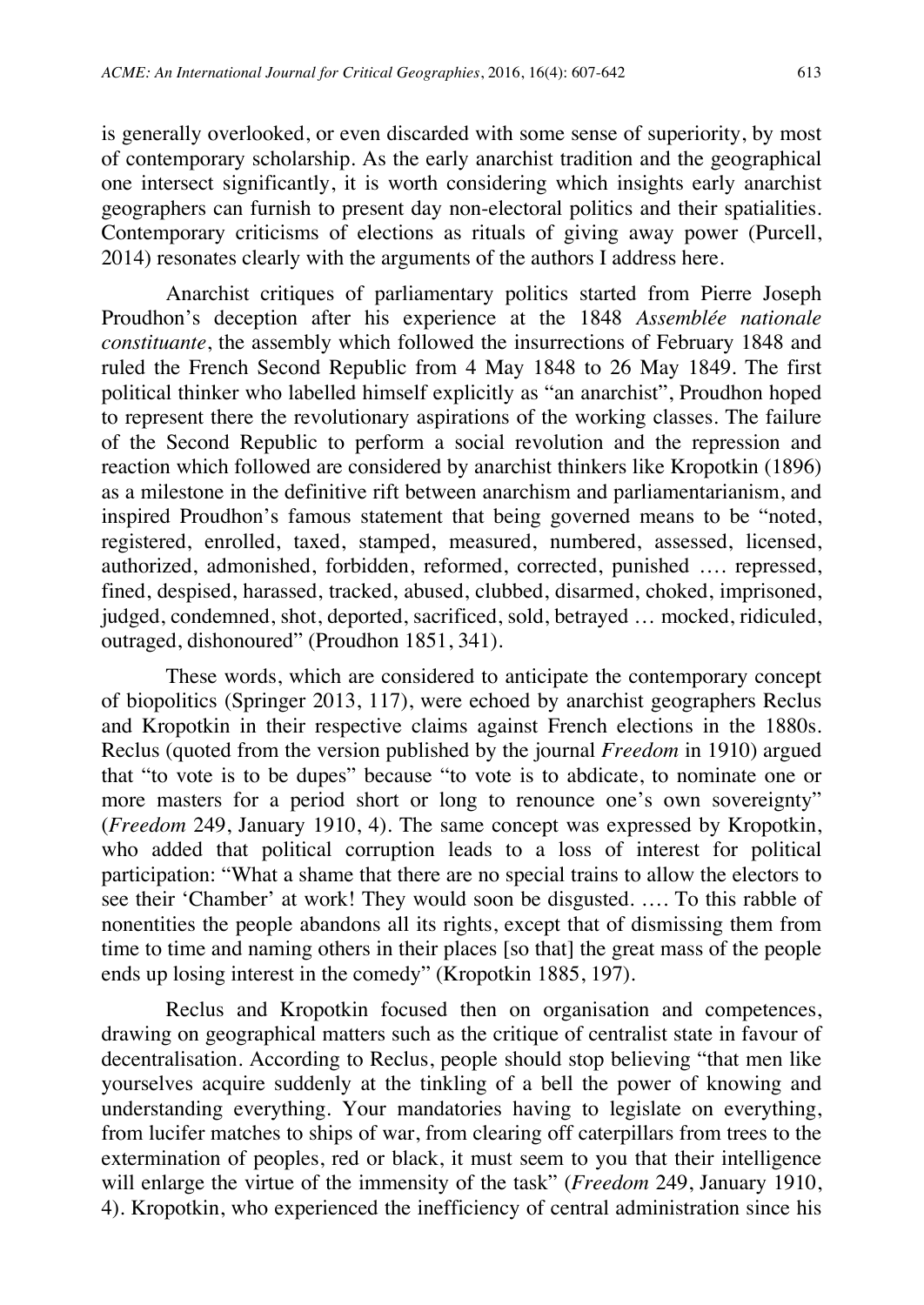explorations in Siberia, was equally sarcastic: "Your representative is expected to express an opinion … on the whole infinitely various series of questions that surge up in that formidable machine -- the centralized State. He must vote the dog tax and the reform of university instruction, without ever having set foot in a university or known a country dog. ... He will vote on phylloxera, on tobacco, on guano, on elementary education and on the sanitation of the cities …. He will kill the vine, imagining he is protecting it; he will vote for reforestation against pasture, and protect the pastures against the forests. He will know all about railways.… An omniscient and omnipotent Proteus, today soldier, tomorrow pig breeder, in turn banker, academician, sewer-cleaner, doctor, astronomer, drug manufacturer, currier and merchant, … in the Chamber his opinion becomes law" (Kropotkin 1885, 197- 198).

A critique of the different dimensions of power is apparent in Reclus's idea that "power has always made its possessors foolish … if you send your mediocrities into a place of corruption, be not astonished if they come out corrupted" (*Freedom* 249, January 1910, 5). These statements also show that early anarchists did not cultivate much illusions on the "good nature" of human beings, because they considered that gaining political power is likely to corrupt wellintentioned people. This concept was also developed by Errico Malatesta, who argued that parliamentary mandates had a bad pedagogical impact for both elected and electors, as the former might be corrupted by the mechanism they entered and the latter might lose the habit of direct struggle once accustomed to delegating to others.

The famous Italian anarchist also clarified that an anarchist refusal of voting is not an absolute one, because a vote can be considered when it has a direct value, e.g. the vote at a free assembly. There, an anarchist criterion is not necessarily seeking unanimous consensus, but ensuring that a majority should not be able to impose its decisions to a minority, and that every individual is entitled to keep only the engagements they freely accepted. According to Malatesta, "it is not true that it is impossible to act together if there is not the agreement of everybody … what is true is that, if a minority cedes to a majority, it must be by its free will" (*L'Agitazione*, 14 March 1897). It is worth noting that these ideas owed to a complex and problematic conception of power: anarchists like Malatesta acknowledged the multidimensional nature of power including what is currently called its 'microscale', anticipating later elaborations on this topic. As shown by recent scholarship, their way to counter power at all scales was first and foremost federalist egalitarian and horizontal organisation, tough militants such as Malatesta and Luigi Fabbri (1877-1935) remain disgracefully little-known to contemporary English-speaking scholarship (Ferretti, 2016; Turcato, 2015).

A prefigurative example of the use of non-statist decisional scales came with the 1936-39 Spanish collectivisation (Breitbart, 1978), following the 1936 definition of *Libertarian Communism* by the CNT, based on the three levels of "the individual, the commune, the federation" (Puente, 2013). The Spanish case also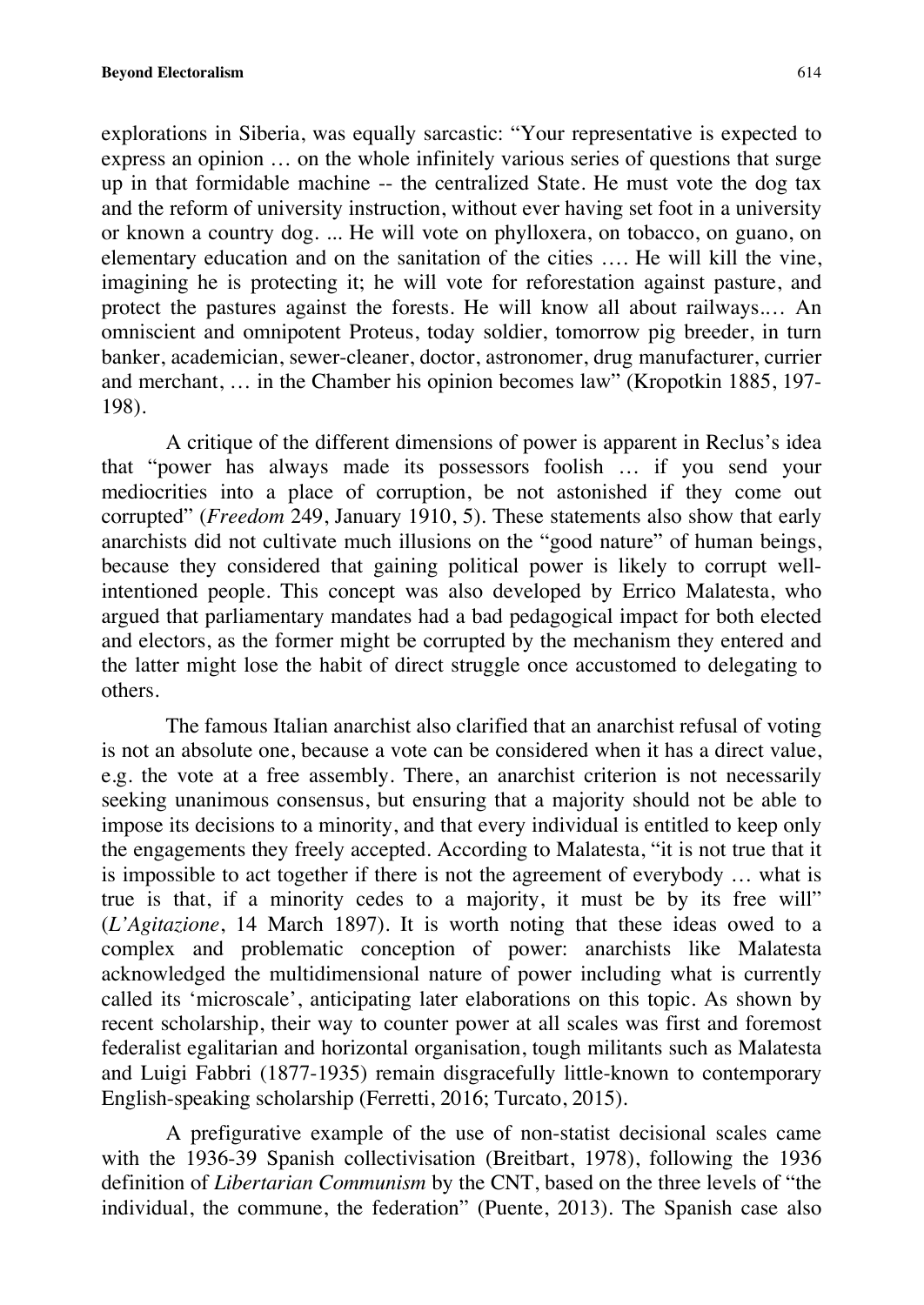shows that the refusal of 'tactical' voting is not a religious dogma for anarchists, as a great part of the CNT activists voted at the 1936 elections because the left had promised liberation of political prisoners in the case of victory, though this choice has been harshly criticised by anarchist historiography (Richards, 1953).

Why should one consider now these authors, writings and concepts? Because experiences of direct democracy and bottom-up organisation, from Chiapas to Rojava, are rediscovering this set of ideas while, on the other side, the political left remains unable to provide alternatives to the existing order all over the world. Thus, the emergence of figures like Trump and the advance of the far right in Europe are a result of this failure. The anarchist tradition provides a number of experiences of spatial and social prefiguration and a related corpus of critical thinking with which critical scholarship (and not only the anarchist one) should engage more in order to enhance the transformation of society starting by the spaces and scales at which decisions are made. Geographers and other scholars can contribute to this by rediscovering links with grassroots movements and by reviving this critical tradition beyond disciplinary barriers and beyond the walls of academic institutions, assuming in this the example of early anarchist geographers such as Reclus and Kropotkin, who refused political power but did not neglect any way to reach wider publics. This included collaboration with both popular and specialized publishers; contribution to both mainstream and militant journals; conferences in academic contexts and learned societies as well as in public meetings and protest mobilisations; and interdisciplinary, multilingual and transnational approaches as a challenge to nationalist and institutional (academic and non-academic) ways of producing knowledge (Ferretti, 2014).

# *On anarchist responses to electoral populism: a dialogue from the edge*

#### *Kelvin Mason*

You look troubled,' the Gadfly said, landing on my laptop.

'Well, Brexit then Trump… Most of my political community is despondent, terrified even. Where do we go from here?' What am I to write? How am I to write?'

'Your local political community is unusual, isn't it?'

'Living on the west Wales coast, we're not only on a geographic edge but a political one too. Our representative democracy at both the Wales and UK government scales is contested between peripheral parties, Plaid Cymru and the Liberal Democrats, both pro-Remain. We're the most Europhile area in Britain (YouGov, 2016).'

'But your personal activism is with social movements outside electoral politics?'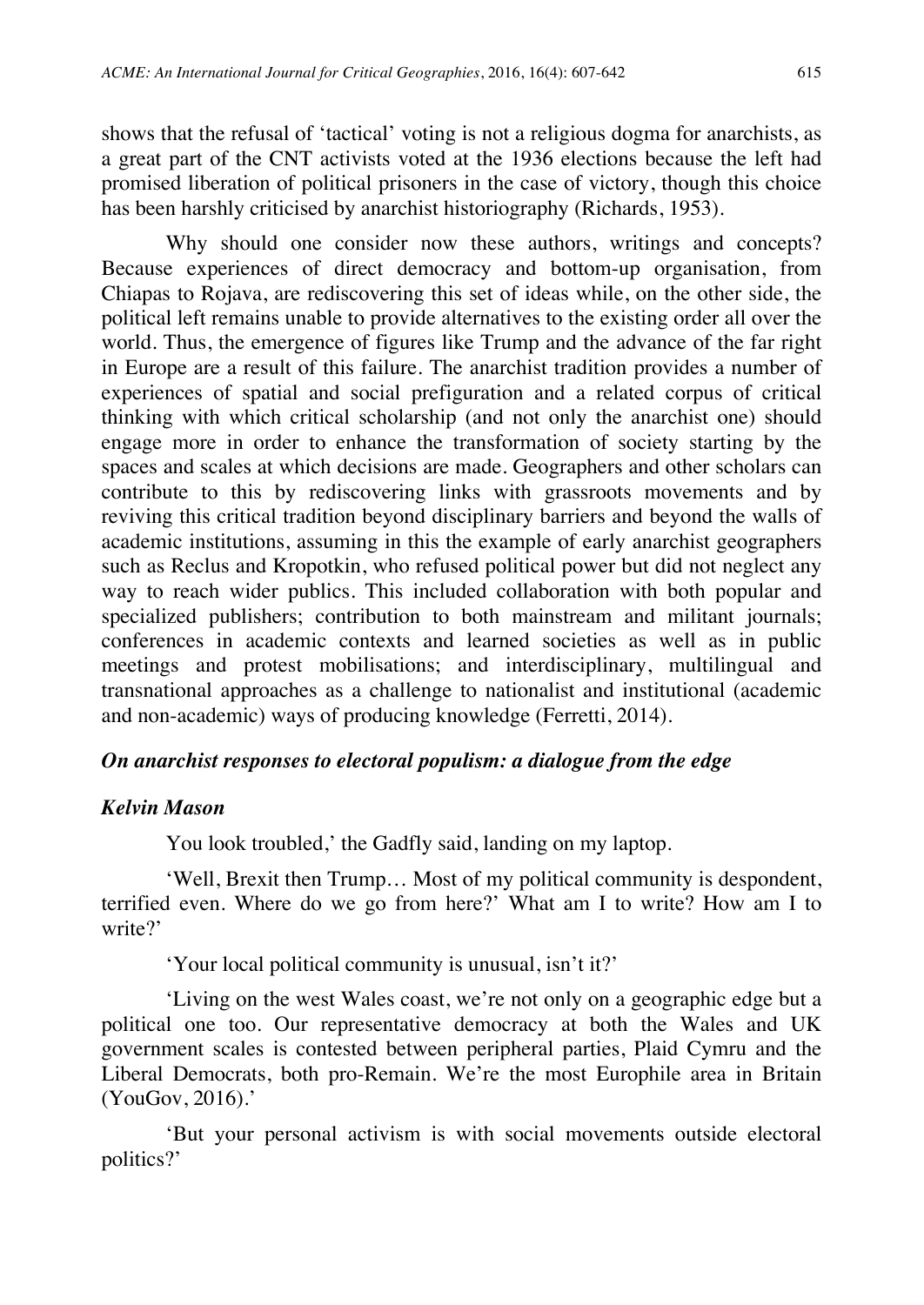'Outside but not beyond. In a small town, in a rural area, such activism must involve alliances with groups from the more progressive political parties. And, though we campaign against the political establishment, in the immediate reality we are most often seeking to change it through its institutions rather than overthrow it. The local authority, itself oppressed by central government policies, can be an ally.'

'And why are people terrified? What's changed? Surely your struggles were largely defined by the European Union and establishment politics in the US, neoliberal economic policies and global military aggression as ready examples?'

'The electoral choices in both the UK and US was between two wrongs, either of which would result in a shade of right – politically, not morally (e.g. Mason, 2016a, Van Reybrouck, 2016; Mounk, 2017). Regarding Brexit, my local community has already mobilised against an increasing incidence of hate crime and the imminent prospect of diluting environmental regulation. With Trump as President-elect, people's fears for themselves, never mind for women's and minority rights within the US, are even more existential: climate change, even nuclear war (e.g. Mehta, 2016).'

'I repeat, though,' the Gadfly said, rolling his compound eyes, 'what's changed?'

'Populism. Explicitly, right-wing populism. Judis proposes that left-wing populism champions 'the people' against an elite and/or an establishment (Judis, 2016). Right wing populism does the same, but in addition scapegoats others – 'out' groups, typically immigrants – whom it claims the elite/establishment favours over the people.'

'And the definition of 'the people' is a moveable feast?'

'As suits the populist rhetoric of the moment. But in the case of Brexit, the people are mainly defined as white and British, especially English.'

'And for Trump, white and American, whatever American signifies?' The Gadfly checked, pacing the keyboard, 'So, 'the people' are working class, particularly unemployed, under-employed and lowly-paid workers whose misfortunes populist rhetoric attributes to immigrants, outsiders prepared to work for lower wages under inferior conditions?'

'While the same or perhaps another 'out group' is blamed for crime, terrorism and other social problems - the strain on health services, for instance.'

'Trump is still part of a very establishment political party, however?'

'And the populist discourse that helped swing the Brexit vote emanated mainly from UKIP which, although an anti-establishment party, did not gain any direct political power from the Leave decision.'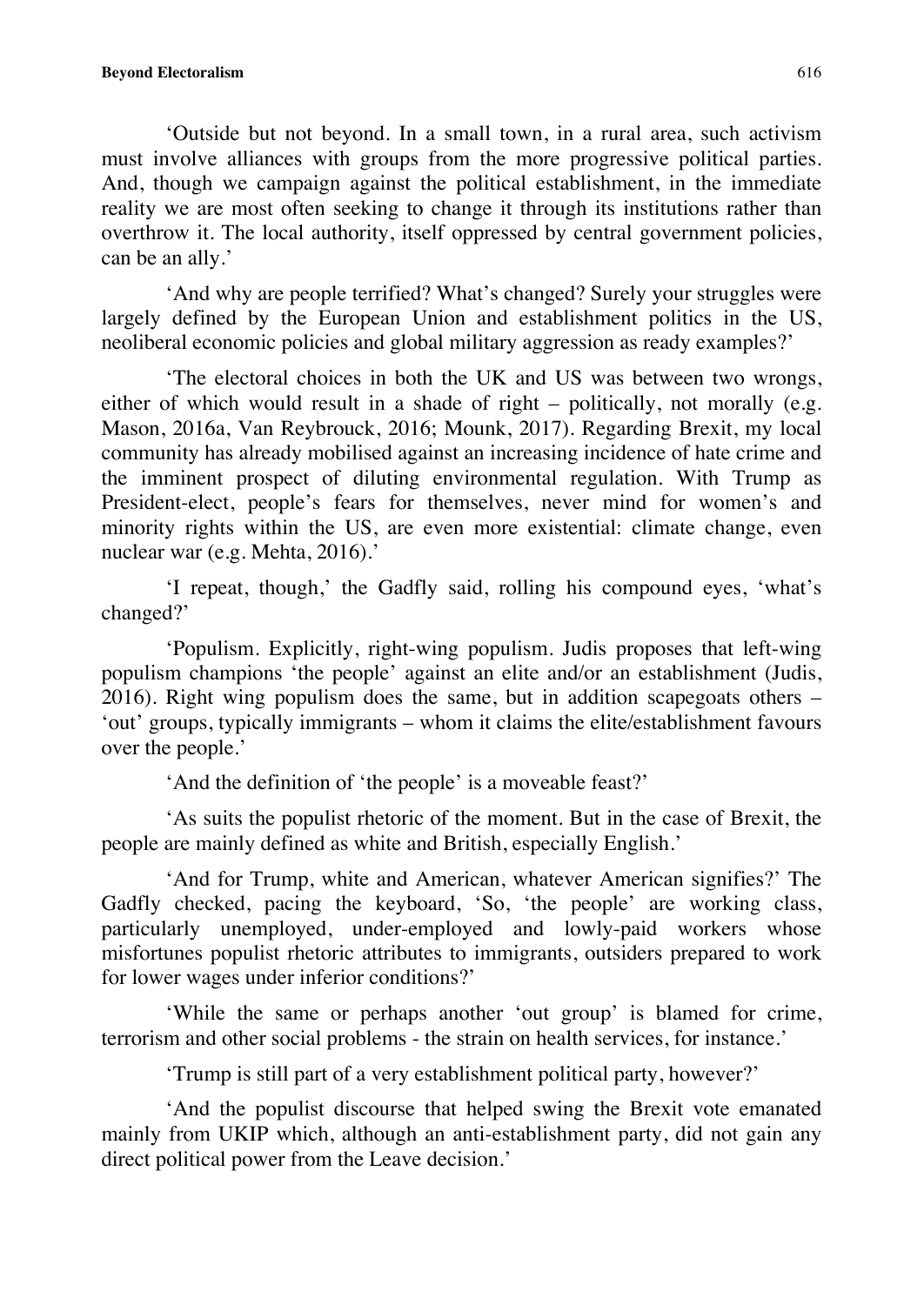'Not straight-forward right-wing populist party political coups, then? Given that right-wing, establishment political parties will continue to exercise power in the UK and US through the institutions of the state and in favour of corporate capitalism, I ask again: what's changed for anarchist struggles?'

'Right-wing populism is even more morally reprehensible than right-wing elitism. It conjures skewed visions of social justice based on notions of nation and identity, home, belonging and territory. But such visions clearly appeal to a lot of people in the UK and US.'

'Not to mention in other western nations currently - France, Austria, Italy, Hungary and the Netherlands.'

'Owen Jones wrote that the left needs a 'new populism' (Jones, 2016). Among some comrades in social movements, his proposal received a hostile response. Associating populism with an appeal to self-interest, othering, charismatic and fickle leaders (e.g. Crick, 2002), one social media response ran: 'We need to fight for what is right without compromising any of our values. Only by repeating our truths time and time again will we achieve a just society.''

'Except that repeating our 'truths' isn't working?'

'Repetition is but one aspect of communication. And aren't the left going to make space for new truths - new knowledges? It's a pity that Owen Jones used the term populism in his title, because what he was actually asking for was not any compromise of values 'in the fight against racism, misogyny and homophobia but it (the left) must work out how to do that in a way that connects with the unreached… We need an emotionally compelling vision. Because we know that stating the facts and hoping for the best will not blunt the Right or build a progressive alliance (Jones, 2016).''

'Despondency doesn't suit you,' the Gadfly decided, rubbing his forelegs together, 'and it won't help your local community. You need to get on with building that defiant hope you talk about, from the ashes (Solnit, 2009, 2016). Some have presented the rise of right-wing populism as an opportunity, tuning into to its anti-establishment strand, calling for progressive international alliances (e.g. Mason, 2016b, Varoufakis, 2016ab, Žižek, 2016).'

'If it is an opportunity, we need to develop our emotionally compelling vision differently from past efforts, and present it very differently – much more creatively and poetically via different media and forms. (e.g. Brown, 2015; Mason, 2017; Sartre, 2001; Springer, 2017; Thompson, 2012). To compliment the hardgraft of traditional grassroots politics, we need a politics of art.'

'From what you've said, progressive alliances are already in formation locally?'

'As a primary instance, we have a People's Assembly that involves members of the more progressive parties as well as people who might self-identify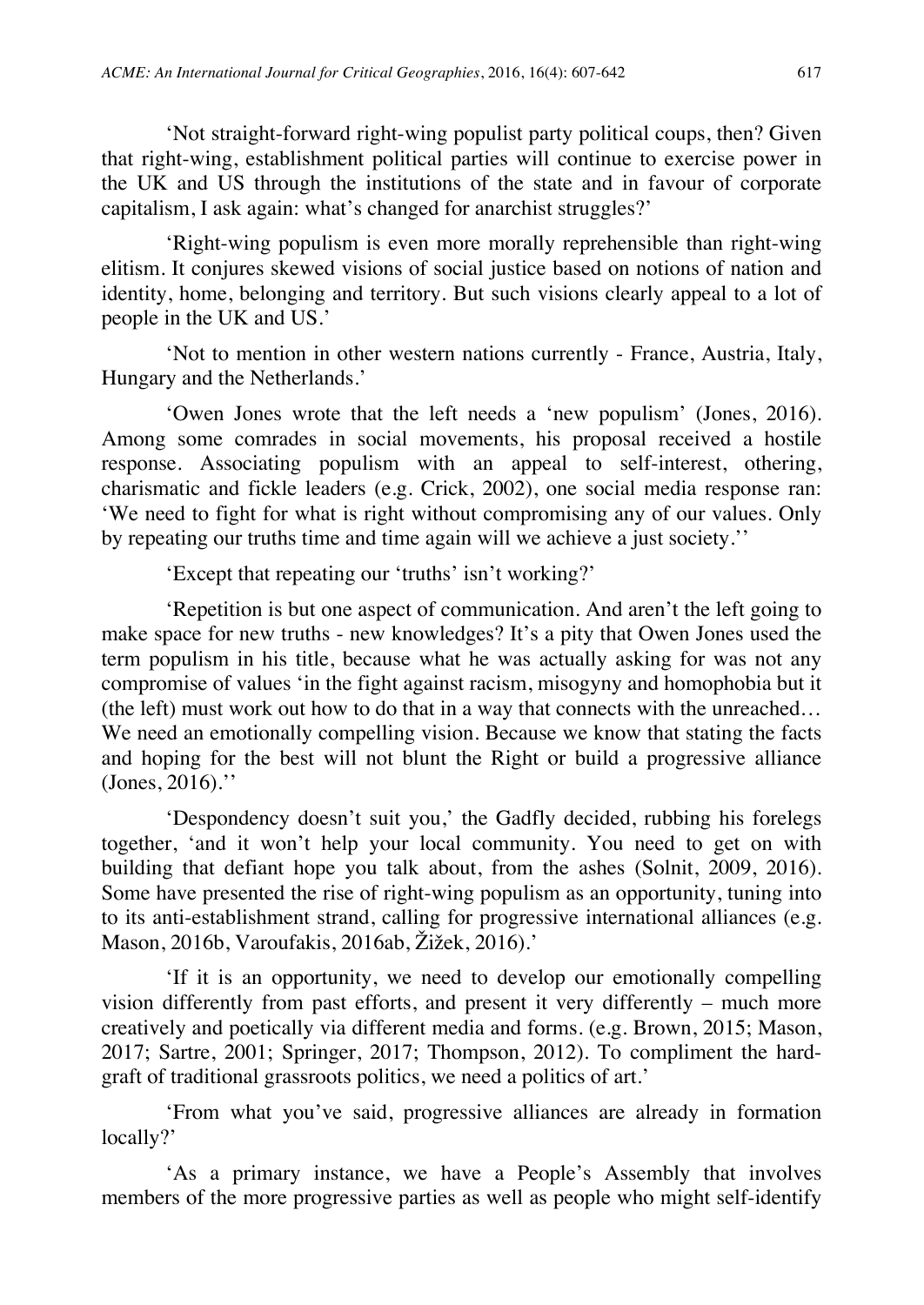as anarchists. Such alliances can reach the unreached. Certainly, our local People's Assembly has attracted or re-attracted a number of dis-engaged people to become actively involved in politics. Moreover, through their agenda for action, our People's Assembly group is consciously reaching out to support people betrayed by establishment politics: the homeless, users of foodbanks, those on workfare and zero hours contracts…'

'Bookchin wrote,' the Gadfly said, taking off and landing on a book, 'that 'to get from a centralised statist 'here' to a civically decentralised and confederal 'there'', we need conscious movements 'to seek out counter-institutions that stand in opposition to the power of the nation state (Bookchin, 1989).''

'And he's clear that he doesn't mean marginalised communes or co-ops, but a libertarian municipal movement that 'establishes a system of confederal relationships between municipalities; one that will form a regional power in its own right.'''

'Bookchin would favour making space for new knowledges. He would surely also back new ways of communicating such knowledges. What he highlights is that ideas such as a 'Progressive International' or 'all-European Left' can perhaps – and should perhaps - begin with progressive local alliances.'

'For me, the challenge is to develop emotionally compelling visions – plural, rooted in the local, which eschew populist irrationalities – othering or exclusionary localism (Mason & Whitehead, 2012, see also Featherstone, 2012; Brown & Yaffe, 2014 ).'

'Judging by your comrade's reaction to Owen Jones' proposal, I anticipate that creatively, poetically and dramatically developing such visions might meet with more opposition from within progressive alliances than from the Right?!'

'There's a lot of work to do; we need to communicate.'

'Get typing, then' the Gadfly said, and flew away.

# *Love and Hate: The Center and the Periphery of Whiteness*

# *Toby Rollo*

"Today I believe in the possibility of love; that is why I endeavour to trace its imperfections, its perversions." ― Frantz Fanon

Following the Brexit referendum and the election of Donald Trump, many have expressed shock and discontent that racist and xenophobic movements have secured democratic legitimacy and further emboldened a politics of hate and anger. Many concerned citizens claim that the phenomena of Brexit and Trump reflects an unprecedented infusion of malevolence into the political mainstream. This may be true, yet the heightened anxiety is also indicative of a preoccupation with the vocal periphery of white nationalism, a relatively small group that is motivated by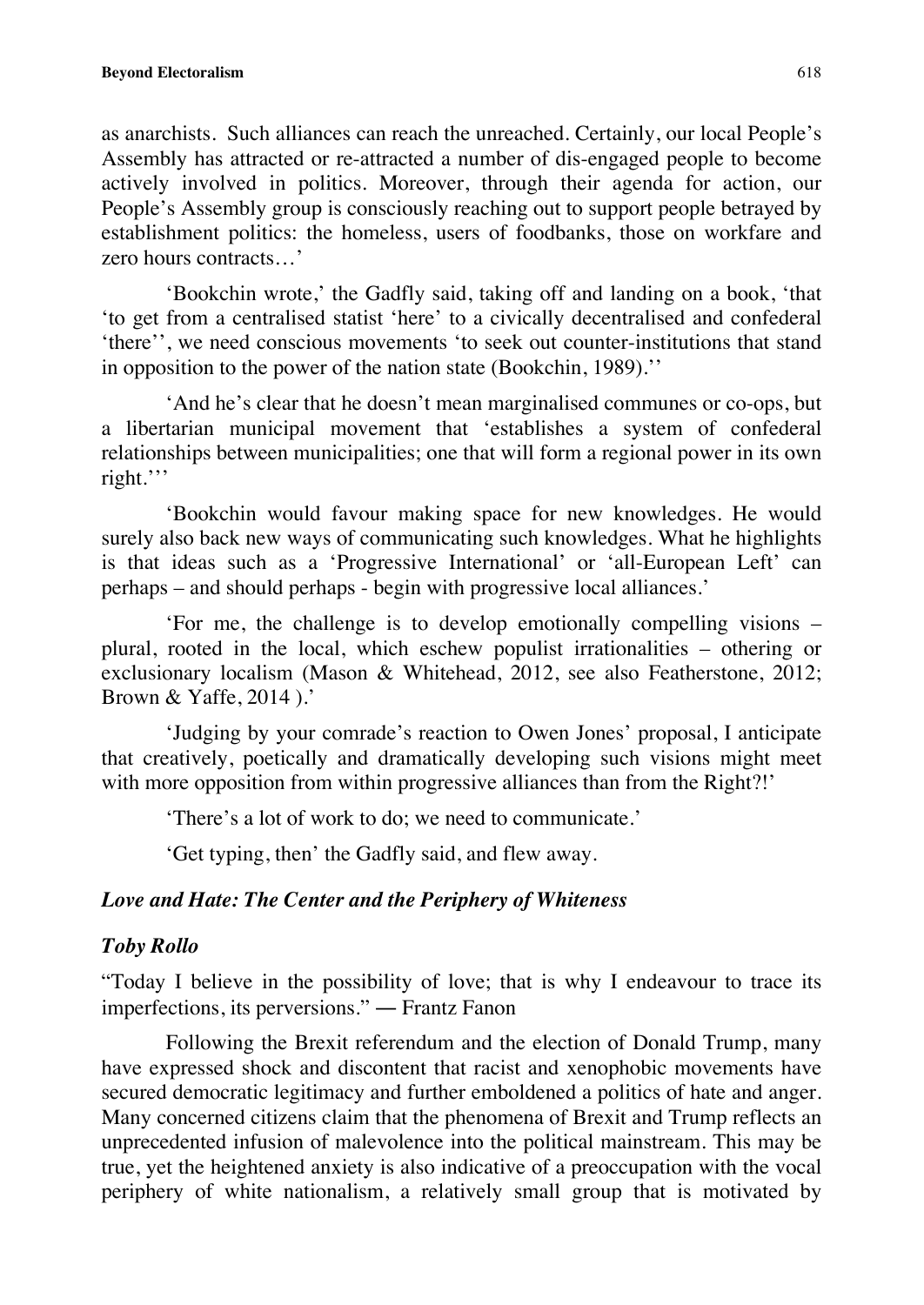ignorant, hateful, and authoritarian ideologies. Overlooked by this telescopic fixation on a rise of political belligerence and prejudice, endorsed and encouraged by a declaredly 'ignorant' set of citizens, are those forms of racist and colonial domination that characterize progressive cosmopolitan politics. Exclusionary violence is also prevalent in more progressive segments of political society, though these elements are obscured insofar as they tend to be inspired by love and empathy rather than hate and anger.

There are at least four popular assumptions regarding white nationalism that obscure its connections to progressive ideals that are motivated by love and empathy: (a) that whiteness reflects adherence to a political ideology, (b) that it is overtly based on a racial hierarchy, (c) that it is cultivated in conditions of misinformation and ignorance, (d) and that it is motivated by fear, anger and hate. While these features do describe the rather thin periphery of vocal and vulgar racism, as a definition it fails to capture the motivations and the harm perpetuated within the political mainstream. Mainstream white nationalism finds expression in even the most benign discourses of progress, modernity, and civilization (Mignolo, 2011). It is characterized by a set of practices and relationships that preserve and promote European civilizational ideals including the privileging of mind over body, reason over emotion, the modern over the primitive, and commerce over mutual aid. Historically, exclusionary violence operated through the doctrinal veneration of European ideals of mind, reason, civilization, and markets over their corresponding subordinates (associated in the early-modern era with the peoples of Africa, Asia, and the Americas). The ideological and material violence thrust on the globe by European empire, colonialism, and slavery were justified through the authority granted to these ostensibly inclusive liberal principles. The 'white man's burden' was thus conceived of as a relationship that required the cultivation of the mind and reason through the education of the primitive non-European, the promotion of literacy and sophistication, the establishment of a civilized political order predicated on liberal notions of citizenship rather than parochial kinship relations, and the generation of wealth through the imposition of private property and free market economies.

Few of the catastrophes precipitated by the Euro-American civilizational project have been a product of malice, and there is no necessary link between the idea of European supremacy and spurious theories of biological race or racial hierarchy. Indeed, the racial segregation of humanity emerged to buttress an already existing system of colonization structured by the identification of enlightened humanity with the reasoning mind, the indubitable value assigned to formal education, along with the veneration of the intellect, civility, and citizen spirit. From the outset, mainstream white nationalists have been animated by love and compassion for those who uphold moral doctrines of education, citizenship, and capitalism, as well as empathetic regret those uneducated, illiterate, poor, and stateless groups who represent a moral tragedy (Williams, 2012). Whatever happiness these groups might claim is dismissed as the inane pleasure of the fool or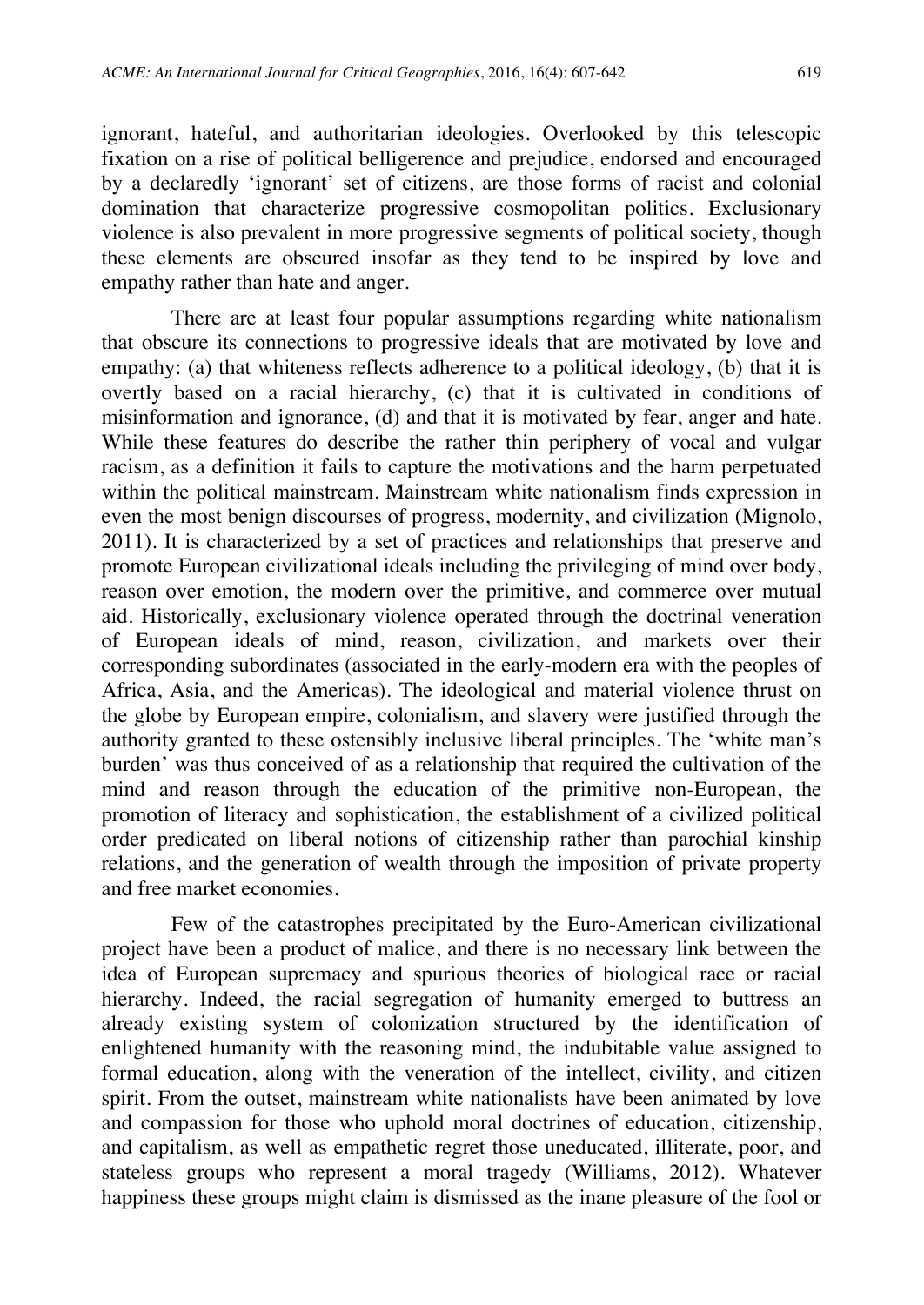the infant whose debased condition calls for an intervention of compassionate discipline and tutelage. The vast majority of white nationalists abhor the grotesque propaganda espoused by their vulgar racist cousins. It is love, not hate, which stands as the central pillar of modern exclusionary politics, enabling the coercion and disciplining of those who do not aspire to its civilizational ideals.

Whiteness manifests in love for God and country; in the way people naturalize parental authority, discipline, and even pain as necessary to civilize human beings out of primitive childhood (a process associated with unconditional parental love); it manifests in the way parents and young children bond over racist narratives and nursery rhymes; in the way laughter and racist humour brings people closer to their uncles and cousins; in the honour bestowed on parents and grandparents who fought in wars predicated on the preservation of empire; in the sympathy directed to the parent, sibling, or good friend whose livelihood has been exported to a developing country; in the way citizenship in a particular nation-state is associated with esteem and even virtue while the most vulnerable are compelled to undertake 'criminal' transgressions of national borders; in the way the memories that constitute people focus on a formative family home or a home-land made possible through the ongoing dispossession and genocide of Indigenous peoples; in the convivial distribution of wealth among friends and family made possible by centuries of African and Indigenous enslavement; in the way people enact care and reciprocity through gifts manufactured by enslaved brown and black children; in the way the success of businesses, colleagues, and commercial ventures hinges on the ongoing global exploitation of labour and displacement of vulnerable communities. In these ways and many more, white nationalism and loving relations are co-constitutive.

It is not without irony that an individual's ignorance and lack of education are seen as the basic pre-conditions of exclusionary politics. It is, after all, precisely the alleged ignorance of non-Europeans that led to their exclusion and racialization in the first place (Rollo, 2016a). This irony seems sufficient to give pause for a critical reassessment of the place of progress in progressive movements, and to consider that the bonds of whiteness are not intellectual or ideological but affective and relational. The superiority of European society is not a hypothesis awaiting contradictory evidence, nor a philosophical premise open to superior argument, nor is it an ideology or popular myth that can be undone by a powerful counternarrative or new political party. The bonds of white nationalism are emotional and directed at values that are not exclusive to Republicans, Brexit supporters, or Trump voters. We find the same affection for education and industriousness extolled by Clinton, Sanders, Stein, Corbyn, and virtually every other political figure in memory. The emergence of Brexit and Trump, along with any corresponding rise in overt racial rancour, must be understood as emerging against a backdrop of the progressive civilizational violence that we refuse to name.

The vast majority of white nationalists are not cartoonish red-necks or skinheads who subscribe to social Darwinist fictions or pseudo-scientific racial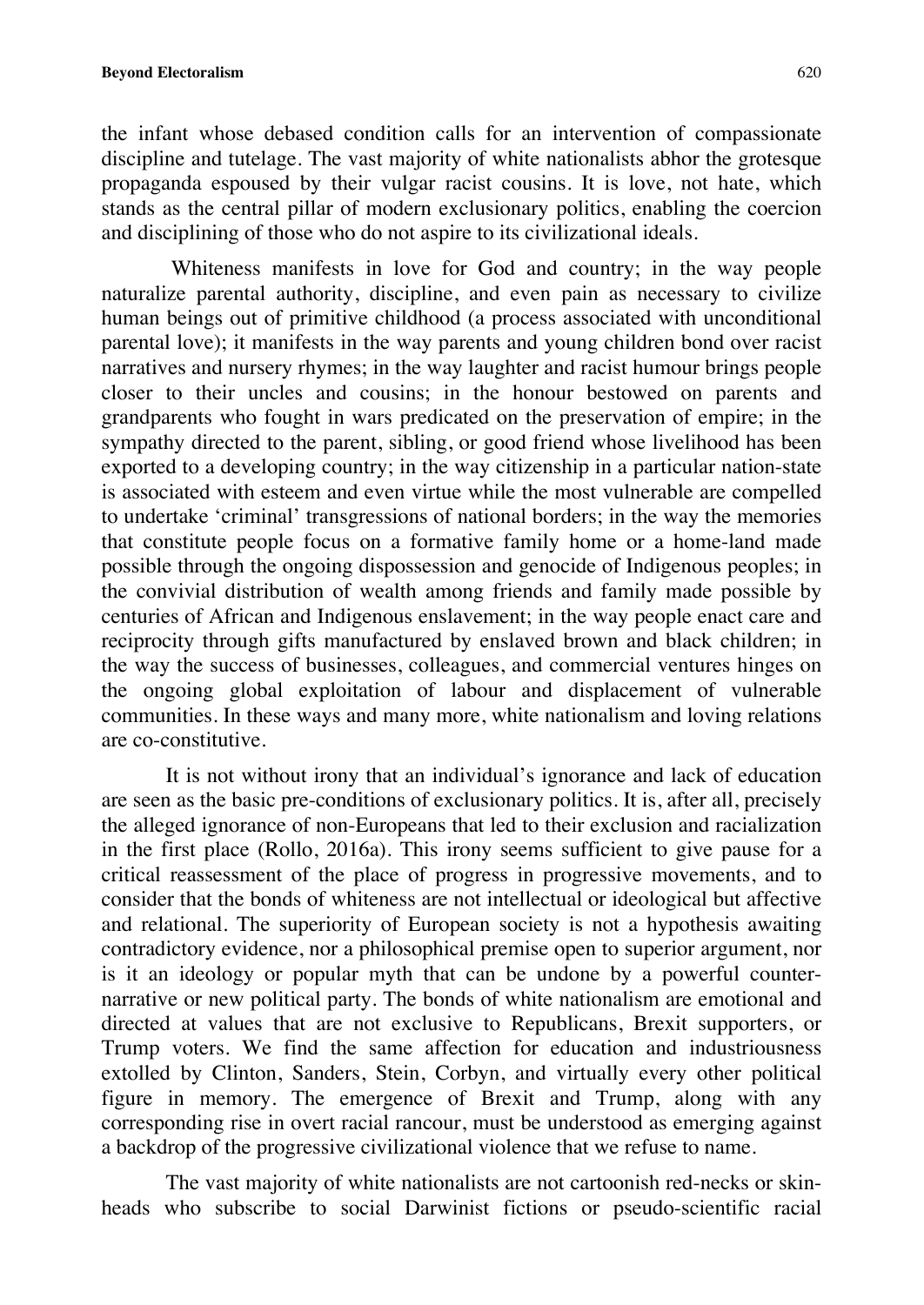categories. Rather, they exist among the masses of moderates, centrists, liberal egalitarians, progressives, and socialists who reject the explicit violence of racialization while proudly upholding the natural superiority of literate society, of civilized society, of market society over all else. Mainstream white nationalists might model themselves as activists, or as staunch supporters of affirmative action, or as allies of Black Lives Matter, or as advocates for a borderless society, or as dedicated students of postcolonial scholarship. But far from upholding the plurality of ways of being, knowing, and living, they commit themselves to principles of justice and progress tellingly actualized through the very systems of schooling, enfranchisement, and employment deployed at the historical zenith of assimilationist colonial politics. The tenor of dialogue and the demeanour of interaction may be soft, inclusive, and civil, but the preservation of whiteness is no less present.

 A simple association between vulgar racism and violence allows mainstream white nationalism to operate under pernicious illusions. Our experts hold, for instance, that the number of domestic hate crimes is an appropriate social barometer of racism and xenophobia, ignoring the carnage imposed globally as states force the world into a Euro-American civilizational mould. Likewise, citizens perceive that a lull in racist threats and vandalism signals a greater social context of equality, all but ignoring the orderly and bureaucratic destruction of black and Indigenous peoples in homes, schools, workplaces, and prisons. Citizens hold that mass electoral politics originally devised and sustained in the context of slavery and settler colonial genocide somehow provides the most effective bulwark against these forces. If we wish to understand the robustness of white nationalist institutions, which is essential to the goal of abolition and decolonization, we can no longer suffer under the delusion that violence marches predominantly under the banners of racism, hate, and ignorance. Rather, we must confront the reality that the forces of whiteness are marshalled around perverse yet durable relations of love and conviviality that prefigure democratic politics.

 What is to be done? I submit that reorganizing relations of love and conviviality around genuine political equality and plurality will require a reorientation of society around the sites of childhood where we are first introduced to civilizational ideals (Rollo 2016b). It is in childhood that future citizens are trained into an affinity for these values and come to internalize the 'white man's burden'. It is in childhood that a perverse love is encouraged for those who complete the arc of the human *telos* from 'ignorant savage' to 'civilized Man' and cultivate a paternalistic empathy for those who refuse to follow its course. It is as children that we come to experience first-hand how coercion, violence, and power are necessary to propel human beings along that moral trajectory of education, citizenship, and labour. Before electoral politics can make a difference, a genuine revolution of political thought and practice requires a revolution of these relations.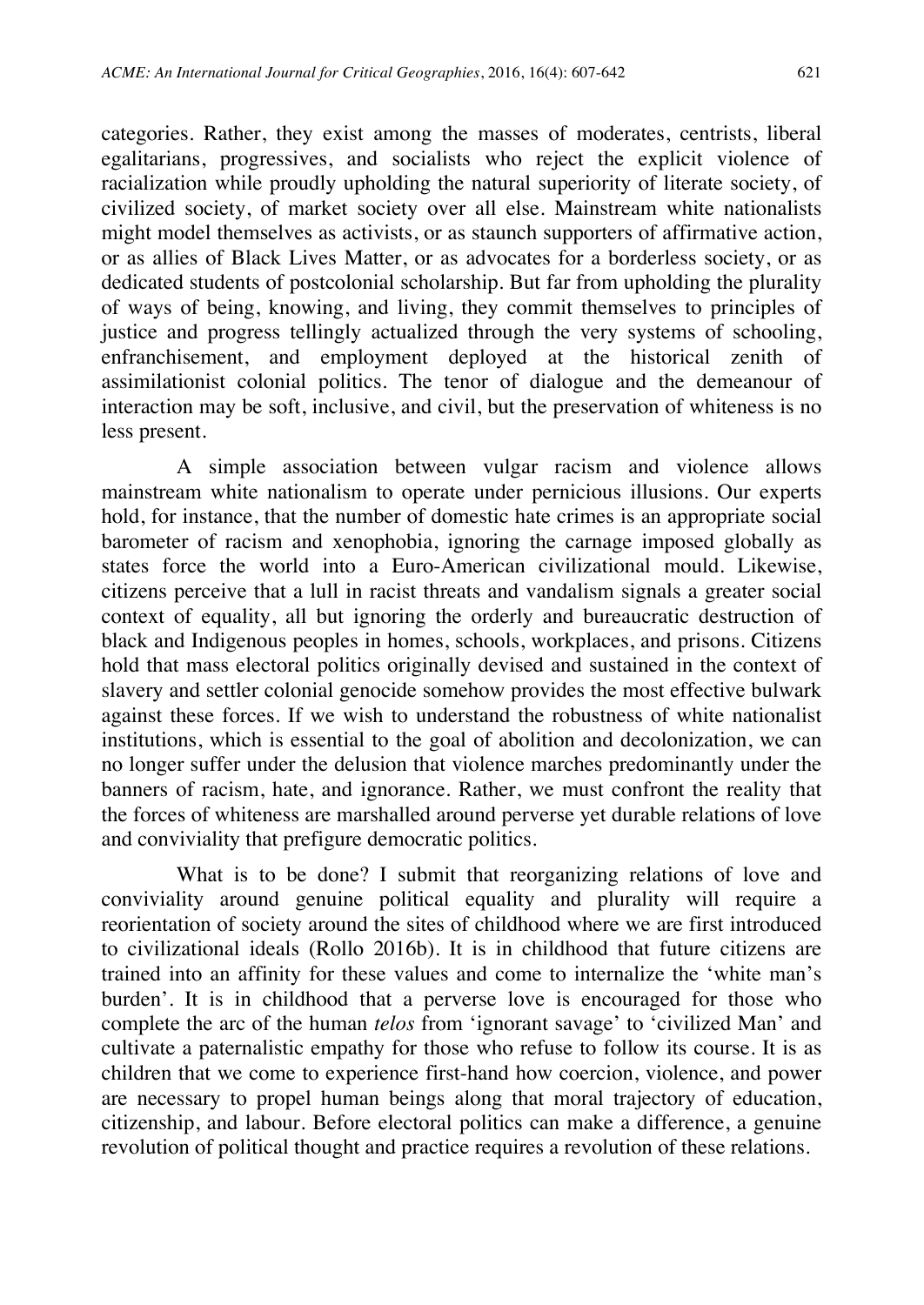#### *Decolonising Electoral Politics*

#### *Erin Araujo*

The struggle for the right to vote has cost the lives of many women and men, and the desire to participate in the decision-making process of the nation-state and other governing bodies runs deep for many people. Electoral politics are presented to its publics as democracy, duty, voice, choice, membership in a nation, gender and racial power, enfranchisement, and even condoning a subjectivity of "being of worth". In my view, however, electoral politics as majority vote and/or Electoral College is an assembled actor and tool in a system of explicit hierarchies used to maintain an untouchable, un-malleable epistemic praxis of socio-politicaleconomic networked power relationships.

It is my understanding that people want to have a voice about how they live and participate in their communities. However, living within the territory of a nation-state we are given seemingly few choices about how to participate in local, regional-state and national politics. Rather, participation in politics is often limited to interactions between the individual and the government. Be it through education or violence, entertainment or oppression, one is constantly aware that they are directed and controlled through a series of steps, agreements, bureaucracies and laws (Graeber, 2016).

Writing from the perspectives of decoloniality and anarchism, I argue that national elections and referendums are mechanisms that reify a continuance of coloniality/modernism. I then contrast the recent proposal of the National Indigenous Congress [Congreso Nacional Indigena, (CNI) in Spanish] in Mexico to place an indigenous woman candidate in the 2017 presidential elections with the western concept of electoral democracy.

The fall 2016 presidential elections and public referendums in the Americas have driven many people to reflect on electoral politics. Donald Trump in the United States of America was elected with 46.3% of the voting-age population not voting (United States Electoral project, 2016), Daniel Ortega in Nicaragua was elected with 37.75% of the vote (where abstentions range from 40%-80%) (La Prensa, 2016), and the referendum on the peace accords between the FARC and the government of Colombia were rejected with more than 60% of the population not voting and a 0.5% margin on the results (Lafuente, 2016). While each of these decisions was made in the name of democracy and democratic process, it is difficult to find the demos in these events. Rather, limited percentages of each population participated, favouring right-wing politics of racism, sexism, xenophobia and neoliberal projects of big business that further the United Nations 2030 Development Goals. It is important to situate the United States of America in the same discursive space as Nicaragua and Colombia, for within a discourse of decoloniality the developed and developing worlds are parts of the same construction. Decoloniality suggests a de-westernisation in both theory and practice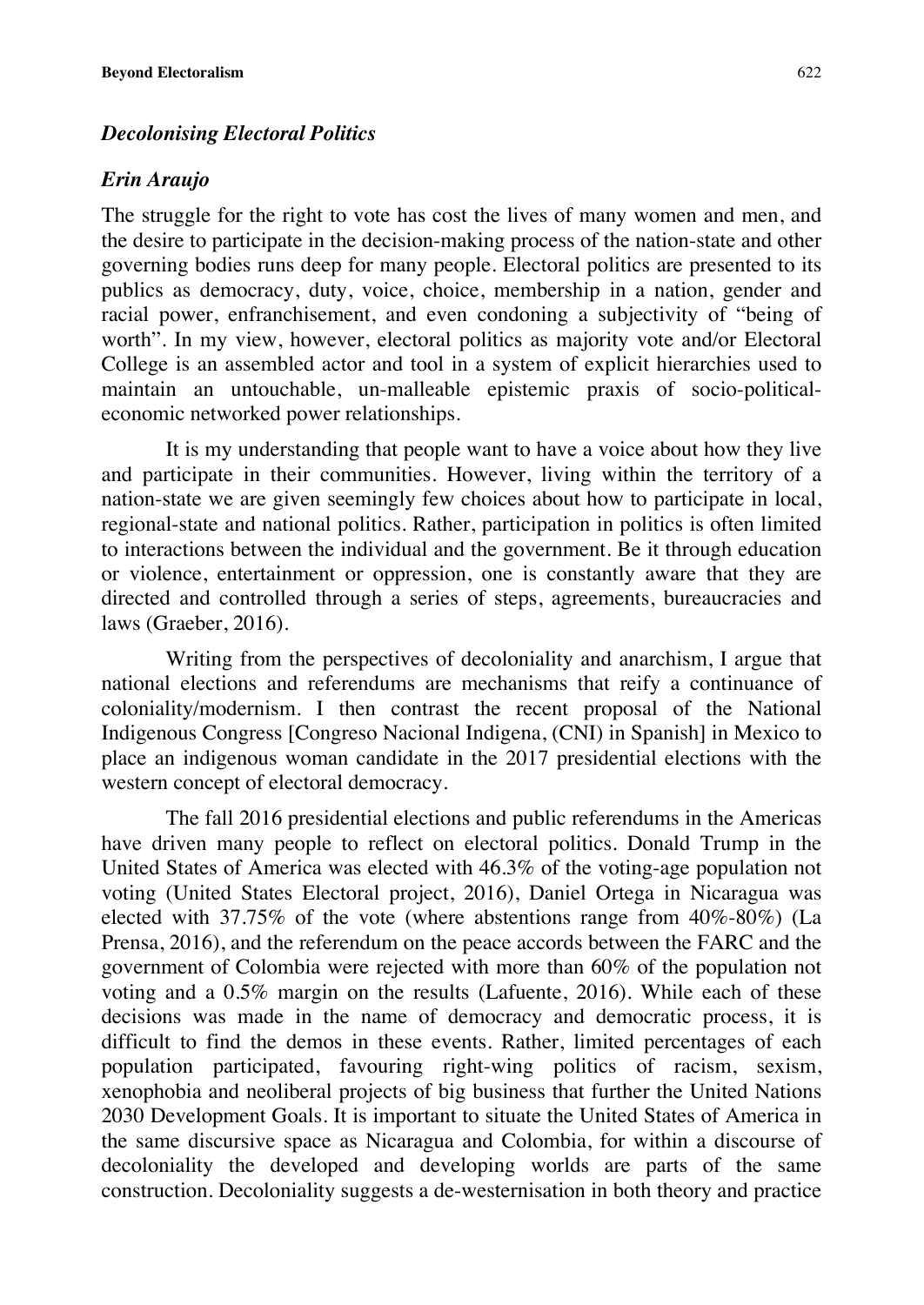by prising apart history through a lens that privileges an equality of epistemes and ontos<sup>1</sup> across geographies and histories.

Walter Mignolo (2009) writes that the concept of democracy, in a genealogy of Western thought arising from the Greco-Roman empire, became foundational during the European Renaissance, the same time that the conquest of the Americas began. While democracy as a practice applicable to the governance of a nation-state – or even the existence of nation-states in general – began centuries later, other imperialist practices within that genealogy, including territorial expansion, cultural destruction and homogenisation, epistemicide, and and homogenisation, epistemicide, and enslavement, were used excessively. Democracy in the Americas has always been a project of coloniality.

When Europeans arrived in the Americas there was already an immense diversity of decision-making practices around territory, governance and cultural practices in general. Authors such as Lenkersdorf (2002), Quintero Weir (2013), Mignolo (2009) and Zibechi (2010) have examined how communal thinking in various parts of the indigenous Americas continues in use around local politics, economics and other necessary decision-making spaces. The communal here refers not to socialist communes but rather to an episteme of an ecology of knowledges where well-being within a community of people, the land and ecosystems come together. While democratic decision-making constructs individuals that decide for themselves who will lead (with few options to choose from) and then compiles votes to create a majority, a communal politics refers to a process of many (both human and non-human actors) deciding how the well-being of all will continue. In an anarchist decolonial communality this process would establish all participants as equals.

It is in this sense of communal well-being that the CNI in Mexico presented a proposal for an indigenous woman candidate to run in the 2017 presidential elections. While the proposal is (as of December, 2016) under consultation in over fifty indigenous regions of Mexico, it has sparked debate not only in the regions of the consultation but among those living and working in solidarity with the Zapatistas in Chiapas and the larger movement of communities associated with the CNI. It is currently unknown how the candidacy will manifest if it is approved. The Zapatistas have expressed that it will have a non-capitalist form, driven with the goal of privileging the experience of indigenous communities and their struggles nationally. This process reinforces the need to return to local decision-making practices, increased engagement in one's community and furthering the belief that

 $\overline{a}$ 

<sup>&</sup>lt;sup>1</sup> Where ontos is the noun of ontology, if ontology is the study of ways of being then ontos is subject of that study. Ontos are the foundations of ways of being and the discourse that evolves therein.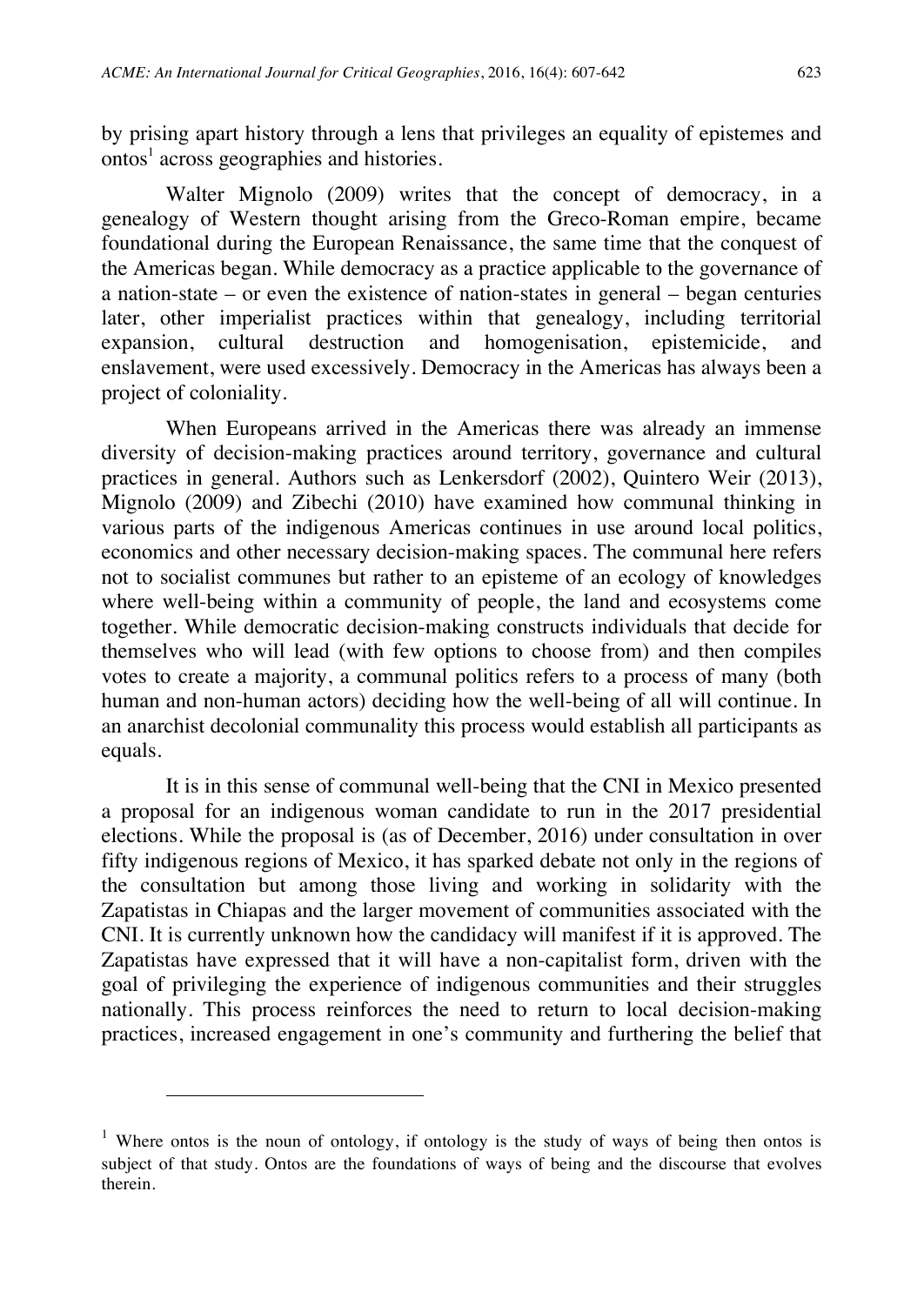each person has a right to participate in the governance process. By way of conclusion I offer a comment by Walter Mignolo (2009): "The left, with its European genealogy of thought, cannot have the monopoly over the right to imagine what a non-capitalist future shall be. There are many non-capitalist pasts that can be drawn from, many experiences and memories that perhaps do not wish to be civilised – neither by the right nor by the left."

# **Paris Can't Save Us**

# *Joshua Mullenite*

With the election of Donald Trump to the Office of the President and the results of the United Kingdom's "Brexit" referendum signalling the beginning of the end for the country's membership in the European Union, there has been a growing concern among scientists, policymakers, and environmentalists over the future of the Paris Climate Agreement, a global regulatory measure designed to reduce the impacts of climate change by limiting global warming to 2ºC (Schiermeier, 2016; Scott, 2016; UNFCCC, 2015; Wernick, 2016). Though the agreement lacks a mechanism for legally binding member countries to meeting this goal (Dimitrov, 2016), in the world of liberal democratic politics this concern is justified. If two of the most powerful industrial states change their relationship to the agreement it could prove a fatal blow to the stated goals of the Paris Agreement, increasing our collective perpetual vulnerability by removing one of the regulatory measures meant to mitigate against it. However, a focus limited to the ways in which electoral results impact the implementation of global climate agreements ignores a bigger and broader issue: global agreements, like the recent focus in environmental and disaster policy on building "resilience" (see e.g. Grove, 2014), are concerned primarily with the potential future impacts of climate change, ignoring the environmental violence being experienced in marginalised communities today. A focus on the status and future of global environmental policy ignores the general impotency of this policy to enact meaningful change in the environment, ignores the specific role of capitalist enterprises in producing violent environmental conditions, and places continued faith in electoral politics in solving problems that it cannot solve.

By focusing on electoralism and placing hope in an ever-changing cadre of politicians rather than looking at the everyday experiences of environmental violence within marginalised and targeted communities, the solutions to collective vulnerabilities are being continuously placed in the future, setting the stage for global catastrophe. Climate change is not simply a problem for the future; it is a problem in the present. Direct, causal relationships have been identified between climate change and the rise of wildfires, changes in water runoff and riverine flooding patterns, and agricultural productivity, among other factors (Abatzoglou and Williams, 2016; Arnell et al, 2016). While it is true that experiences with these climate change impacts will only intensify if dramatic reductions in greenhouse gas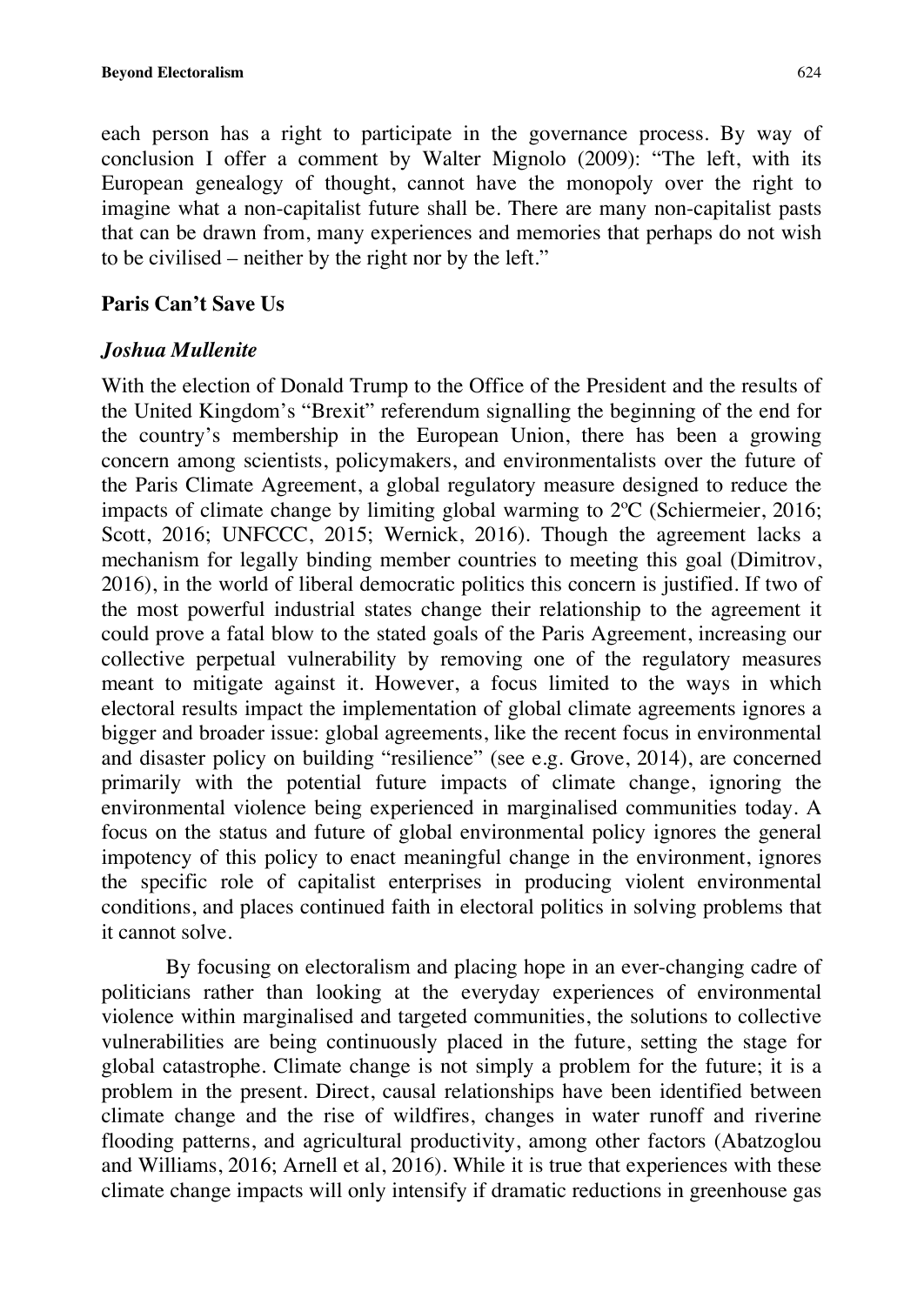emissions do not occur, a focus on the role and impact of international climate treaties obscures not only the reality that people are suffering today but that climate change is not just a cause of this suffering but also an effect of a deeper-seeded, much longer history of environmental harm in the name of capitalist gain (see Parr, 2013; Vinthagen, 2013). It also places the focus on state-centered, regulatory options, obscuring more liberatory alternatives (e.g. Mullenite, 2016). A more liberal candidate or different referendum result would not have changed this.

While there is no hope to be found in the Paris agreement, there might be in resilience. In the days and weeks following a disaster the concept of resilience emerges both in praise of the actions of individuals impacted by the disaster and as something that needs to be built to protect others from future disasters. Through decades of policy formulation and scientific development, resilience has moved from a term used to describe socioecological, psychological, and engineered states to a disciplinary tactic employed by in neoliberal forms of governance (see Chandler, 2014; Chandler and Reid, 2016). In the process, vulnerability to traumatic shocks such as the myriad disasters brought on by climate change has become naturalized. Divorced from their political and economic origins, disasters become unwieldy, contained only by regulatory environmental policy meant to minimise their inevitable effects and through the resilience of individuals and institutions to survive these effects. In this way, resilience policy offers a tacit acknowledgement that the state is unable to act sufficiently on its own to protect individuals from a disaster. Instead, as Kevin Grove (2014) argues, the state relies parasitically on the actions of vulnerable citizens to protect themselves. We are now and forever vulnerable and the state can only offer minimal assistance in mitigating this vulnerability (cf. Evans and Reid, 2014).

Despite the threat of perpetual vulnerability, examples from New Orleans' Common Ground Collective and Occupy Sandy show how ideas of community resilience can be redefined along lines that resist the social and environmental alienation of capitalism and the neoliberal biopolitics normally associated with resilience (see Crow, 2011; Solnit, 2010; cf. Mullenite, 2016). If it is up to individuals to prepare themselves, it is also up to individuals to define the terms of their own preparations. In the process of building this new sort of resilience – one not based on the ability of the community to bounce back to a previous, potentially violent state but instead on mutual aid and solidarity – the ability to reconfigure the politics of everyday life along the same lines begins to emerge. Catastrophic changes are coming with or without the Paris Agreement. Catastrophes represent a complete upending of the dominant social ordering of society and, in the process, open new ways of being (Aradau and van Munster, 2011; Solnit, 2010).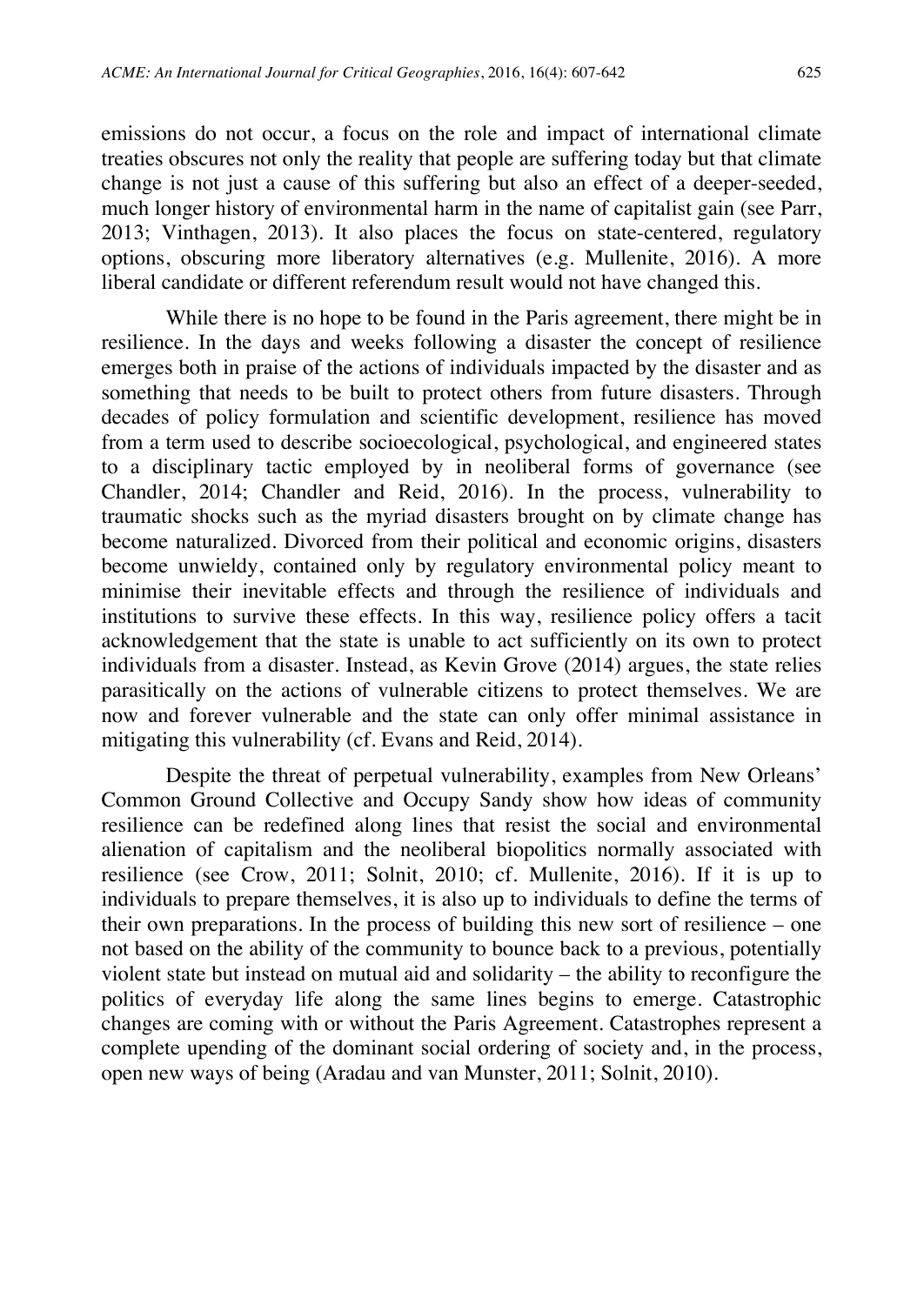# **Community-based Activism: for ethics of care, expressions of solidarity and a spirit of revolt**

# *Richard J. White*

Whatever differences exist between individuals, we do not exist in some splendid isolation.... Rather, our lives are intimately and intrinsically connected with the lives — and freedoms — of others, a claim that bears out through a geographical understanding of relationality and solidarity. (White et al, 2016: 7)

In June 2016, following a particularly ugly and divisive campaign for Britain to exit the European Union, 17,410,742 individuals – a 51.9% majority - voted for Brexit (BBC, 2016). Following the Referendum, many vulnerable groups and communities across the UK, particularly those already fragmented along the fault lines of nationalism, class, race, gender, ethnicity, and religion experienced a resurgence of hate-related crime (O'Shea, 2016; Weaver, 2016). Just a few months later, similar communities across North American were having to face the dystopian consequences that followed the Presidential election of Donald Trump. Trump waged an unprecedentedly toxic, bitter and hate-filled campaign; a campaign that deliberately stirred the hornets' nests of American patriotism, misogyny, and racism to play on people's fears and differences (Rushton, 2016). The explosion of violence across North America that followed the election was as appalling as it was predictable. Reporting on the harassment and intimidation in the ten days that followed the Presidential Election, the SPCL (2012) drew attention to 867 hate incidents across public spaces, private spaces, workplaces, university campuses. As widely documented, many if not most of these hate crimes were fuelled by anti-immigrant, anti-black, anti-Muslim, anti-LGBT, anti-woman, anti-Semitic, and white nationalist sentiments.

Without desiring in any way to diminish the socio-spatial manifestations of these malevolent forces of anger and hatred that certain communities experienced/ are experiencing it is important that a simplistic myopic reading of these events is refused. Rather, it is vital that these should be interpreted as part of a more extensive and much deeper ongoing struggle for social justice. In doing so this allows these events, to be viewed more contextually as symptomatic of an intensification of certain anti-political/ anti-democratic tendencies. Think, for example of what the alternatives (to Brexit or Trump) offered. Supporting Remain in the EU campaign, or voting for Clinton, would also have perpetuated neoliberal, un/anti-democratic, and post-political futures (see Asher, 2016). In both these cases the alternatives would also have led to a political economy designed to further exploit, weaken and divide the most fragile and vulnerable communities and citizens within these societies (WSM in Ireland, 2016).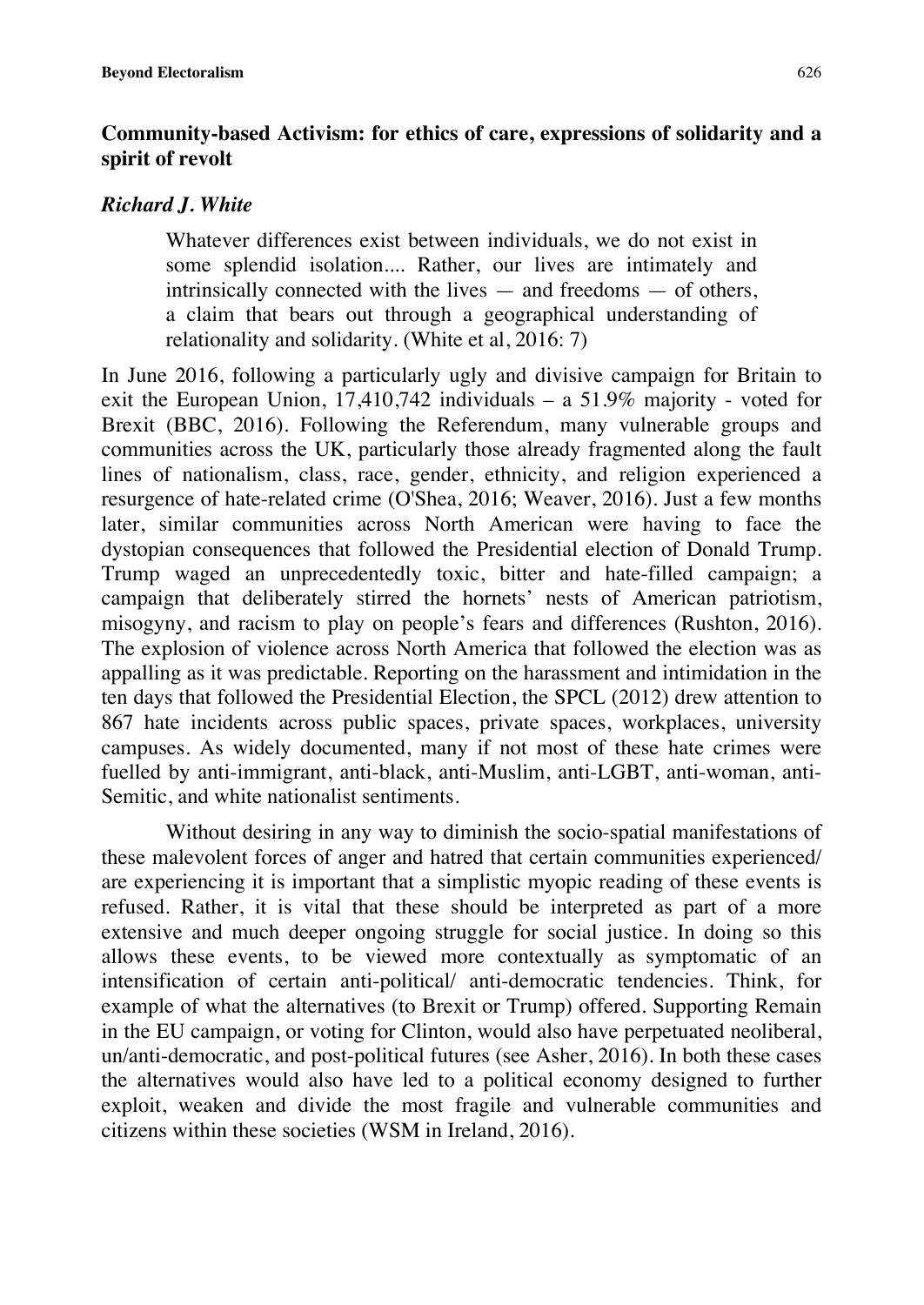#### *Ethics of Care, Solidarity and Revolt*

Before acting and engaging intentionally in ways to promote social and spatial justice, it is important to honestly appraise our own relative skills, abilities, strengths and limitations. In addition to acknowledging the strength and limitations of where we act from, we must also better recognise our own situated knowledges, partial perspectives and privilege, and open these up to ongoing critical reflection and problematisation at all times (Haraway, 1988). To better protect and empower vulnerable communities and groups at this time of crisis there is a compelling (anarchistic) argument for a geography of direct action that is rooted in an ethical praxis of care, solidarity and revolt. Thinking about possible guiding principles, there is much to critically reflect on by engaging with the approach and principles that underpin some of the most prominent and effective anti-fascist campaigns. For example, consider how the basic principles captured by Anti Raids (2016, n.p.) embody the values of solidarity that have historically characterised many leftlibertarian and syndicalist social movements:

- It should be decentralised and grassroots
- It should target all forms of nationalism and xenophobia from the streets to the state.
- It should be braver: When the time comes to hold the line, we need to be there for each other.
- It should be creative
- It should be multiform.

Indeed, it might be we might also add that a further bullet point: if the current dystopic climate has taught us anything, it is that (anarchist) geography/ies matters more than ever. As Springer (2016: 4) notes, "Our greatest resource comes from out bonds to one another though the relationship spaces of a universal geography and via the common interest of mutual aid." Indeed, while on-line expressions of support and solidarity with people and communities are welcome, and necessary, far greater is the need for real-life tangible, human-scale and geographically embedded actions, initiatives and interventions where it is most needed. This, of course can be both come through participating in group-based actions and/ or individual ones. For example, in the UK, the Bristol branch of the revolutionary labour union, the IWW, in recognition of the increased vulnerability of migrants in the aftermath of the Brexit vote, gave their explicit support for people from migrant communities (Bristol IWW, 2016). On a more individual level, one of the most effective, yet simple, acts of solidarity was the wearing of a safety pin. Importantly, the act of wearing of the pin was never intended to be purely symbolic (i.e. an end in itself) – a mere token gesture of solidity – but a real commitment to combat racism where it is encountered. As Alison, the woman who initiated the safety pin campaign argued: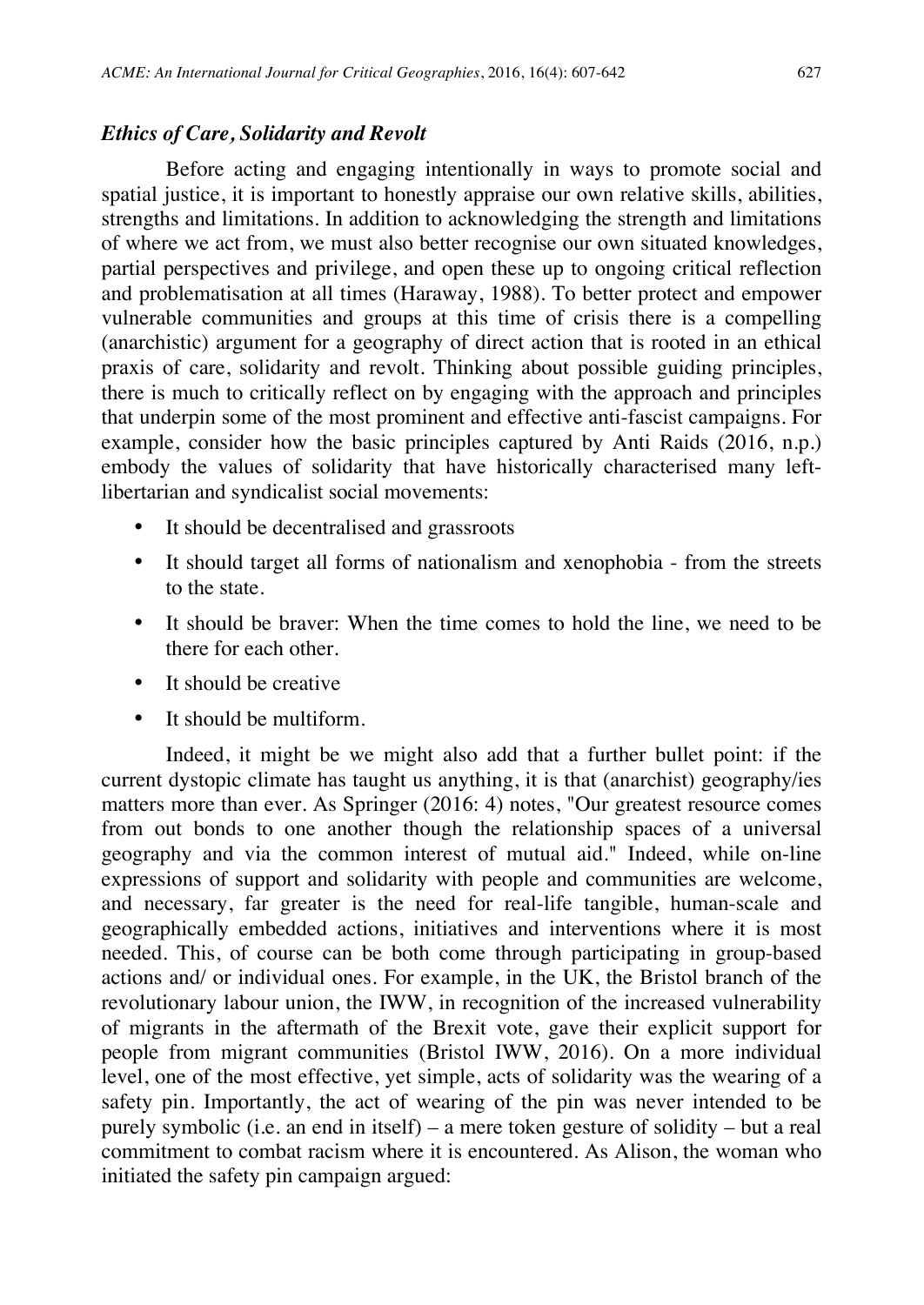"To me the pin is simply meant to be, one, a gesture of silent reassurance – that if something were to kick off, the victim of the attack would know he or she wouldn't have to face it alone. And, two, for those wearing it, it would be a constant reminder of the promise they've made not to stand idly by while racism happens to someone else." (Nagesh, 2016)

Where possible, in the short term, approaches to direct action should be community-led, in ways that co-create space of justice, and support communities help themselves achieve their own solutions to the problems that they face. Longer term, the question of how to create meaningful and lasting dialogue across fragmented communities to heal and repair becomes central.

# *Conclusion*

There is much to be done to eradicate the flames of violence and bigotry reignited by Brexit and the success of Trump in America. For many Anglo-Americans, who have previously retained a blind faith in (their) mainstream versions of 'democracy' dominated by political and economic elites, its hollow and shallow nature has been decisively exposed. In this way, this unprecedented set of events should be a source of hope: crisis as an opportunity for more people to think, and act, differently. For them: "The need for a new life…becomes apparent" (Kropotkin, 2002). For the heightened levels of fear, despair, grief indeed terror felt by many, has also been emboldened and fashioned new or more purposeful, strident waves of community-orientated activism, steeped in an ethics of care, intersectional solidarity and spirit of revolt. There is no blueprint for how to "best" engage and participate, or how to "heal" communities, nor should such a predetermined pathway be desired. But to engage now by speaking out against bigotry and hatred in all its forms, and seek to act in ways that help empower vulnerable communities and people is the first step; and a vitally important one at that.

# *Recommended Reading*

Keelty, Christopher (2016) How to Easily be a White Ally to Marginalised Communities. http://christopherkeelty.com/easily-white-ally-marginalizedcommunities/

#### **Anti-fascism: attack as defence / defence as attack**

#### *Anthony Ince*

In the present moment, we find ourselves amidst debates across the Global North about the nature and extent of fascism in our states, parliaments, and streets. The emotive label, "fascist", can risk becoming a 'scatter-gun' effort to discredit or confront a range of regressive or reactionary policies of the right, and if overused can lose its power as a tool of critique or confrontation. The trouble is that defining fascism can be difficult, which may partly explain why so many across the social sciences prefer to study the theoretically less ambiguous notion of racism. Despite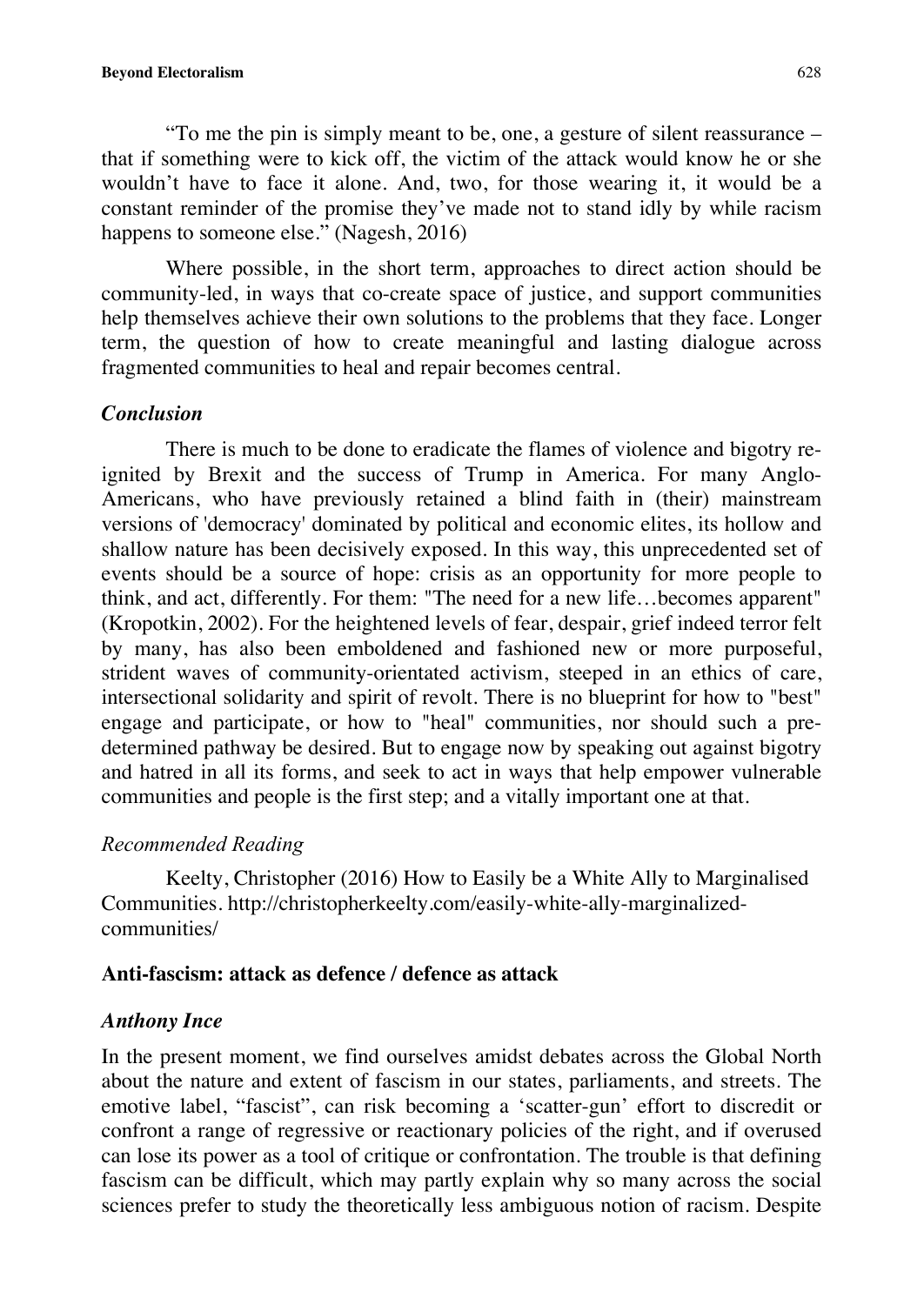these caveats, I will suggest that a renewed, nuanced, and explicitly antiauthoritarian notion of anti-fascism is an important dimension in confronting the uncertain future we now face. I will also argue that anti-fascism offers much more than simply opposing fascism as such.

Setting aside the wide diversity of terms – fascism, neo-fascism, far-right, alt-right, neo-Nazi, radical right, etc. – fascism (as a broad family of far-right ideologies) is usually composed of four common characteristics: 1) a fanatical affiliation to protecting and promoting national and/or ethnic identity and 'interests', 2) unwavering militarism, 3) deference to (particular forms and symbols of) authority, and 4) anti-liberalism and anti-libertarianism. These usually come draped in a broadly social-democratic ethos that shrouds fascism's ultimate submission to capital. Fascisms may also have roots in modernist discourses of order and progress (Gentile, 2004), or draw from anti-/pre-modern sentiments of blood, land and heritage (Feldman and Pollard, 2016) – often both. In recent years, growing pan-European far-right movements and parties have generated a distinct ideological shift – from biologically-driven ethno-nationalism towards a "Europe of the peoples" (Spektorowski, 2015) in which a specific, exclusionary, Eurocentric form of diversity is embraced. Yet, despite this shift, the core underpinnings of farright ideology remain.

In the UK, the far-right threat has been growing over a number of years, but two incidents in the Anglophone world have rendered this gradual re-emergence newly visible and newly empowered. While the vast majority of Donald Trump's supporters or 'Brexiteers' cannot be defined as *bona fide* fascists, their electoral successes are certainly 'fascist-enabling', in the sense that they have served to legitimise attitudes, discourses and agendas that contribute to the mainstreaming and normalising of far-right politics. In the aftermath of the Brexit vote, for example, it is no coincidence that there was a substantial spike in reports of racist incidents (Institute for Race Relations, 2016a, 2016b).

In the present turbulence, and the past, electoral campaigning has proven woefully insufficient in confronting these dynamics, which stretch far beyond party politics and into the everyday lives of communities and individuals. This is something that anti-racist geographers have discussed, at least implicitly, for some time. Literatures on encounter and living with diversity foreground not periodic electoral participation as an antidote to the complexities of living in a diverse, mobile society but understanding and negotiating the lived experiences of difference in place more effectively (e.g. Wilson, 2016). However, this field arguably does not do enough to integrate their analyses with more politicaleconomic questions of inequalities in work and housing<sup>2</sup>, and can overlook problems of hierarchical mediation or coercion (Ince, 2015).

 $\overline{a}$ 

 $<sup>2</sup>$  Many thanks to Richard Gale for recent discussions on this.</sup>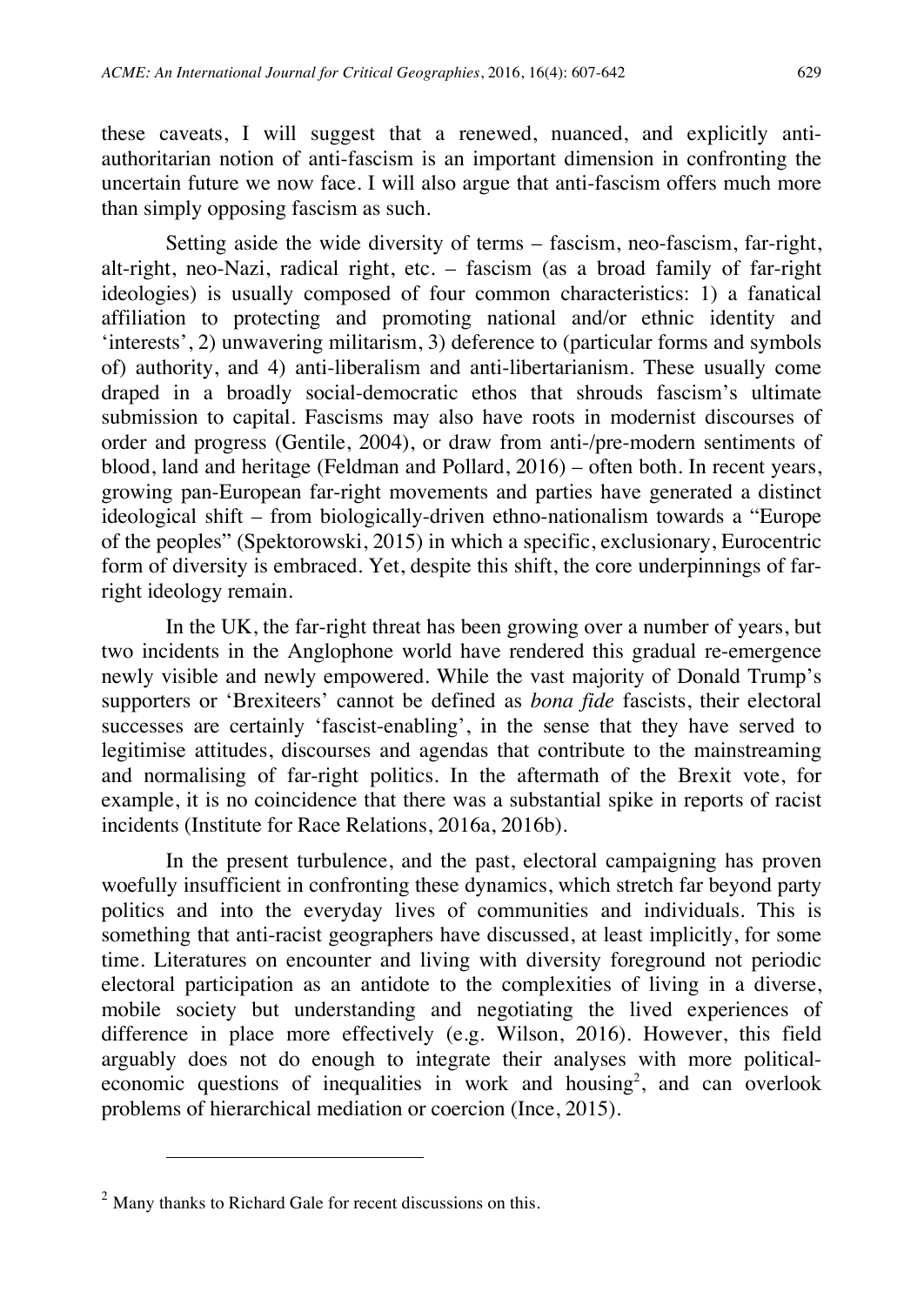$\overline{a}$ 

While anti-*racism* continues to be fundamental to critical and radical geographies (e.g. Nayak, 2010; Pulido, 2015), anti-*fascism* offers something quite distinct. Anti-fascism intervenes at the intersection of racism and authoritarianism, confronting the ways in which the two play off one another and are manifested in tandem. The dimensions of fascism that we might call 'more-than-racial' – such as suppression of independent democratic institutions (e.g. unions), restrictions to the press, and hyper-militarism – sometimes enter into anti-racist geographies but are integral to anti-fascist analysis and action. Thus, there is a renewed necessity for research on, and participation in, anti-fascism, which operates largely beyond the electoral realm and is woefully underexplored in geography. More specifically, an anti-fascist geography driven by anarchist sensibilities is something that radical scholars could do well to explore in two key ways.

Firstly, anti-fascism may offer opportunities to integrate the politicaleconomic and the everyday, affective dimensions of life in divided times. These dimensions mesh through anarchism as an analytical approach and mode of praxis that fundamentally seeks to develop a politics of everyday life rooted both in material, collective questions of equity and in wider imaginaries of liberation. When we imagine anti-fascism, it is easy to think of a reactive phenomenon manifested in the spectacle of public confrontation, but it can be undertaken equally in many spheres – work, communities, pubs, homes, etc. Anarchists have long been at the forefront of anti-fascism, not only on the streets but also in these other spheres, such as incorporating anti-fascist approaches into the labour movement. Historical examples include the inter-war anarcho-syndicalism of Germany's Freie ArbeiterInnen Union<sup>3</sup> or the Spanish Confederación Nacional del Trabajo, whereas a contemporary example is the General Defence Committees of the anarchist-leaning syndicalist union, the Industrial Workers of the World (USA).

Secondly, the complexity and diversity of anti-fascisms (plural) is distinctive and prefigurative. Anti-fascism does not solely focus on self-defence, or defence of others, even though these are central elements; anti-fascist imaginaries tend also to promote wider visions for society too. At a basic level, solidarity across ethnic, gender and other differences often provides a framework for such visions. This unsettles the reactive-sounding 'anti-' prefix of anti-fascism, since anti-fascist action is ultimately action *for* something, as well as defensive action *against* something. As such, anti-fascism can articulate 'defence' and 'attack' as one, creating a heterodox politics that cuts across different modes and visions of attack and defence. For liberal anti-fascists, this may be to preserve the liberaldemocratic state, individual freedoms and the free-market economy, whereas anti-

<sup>3</sup> The name during this period was *Freie Arbeiter Union Deutschlands* but here I use the more gender-inclusive contemporary name.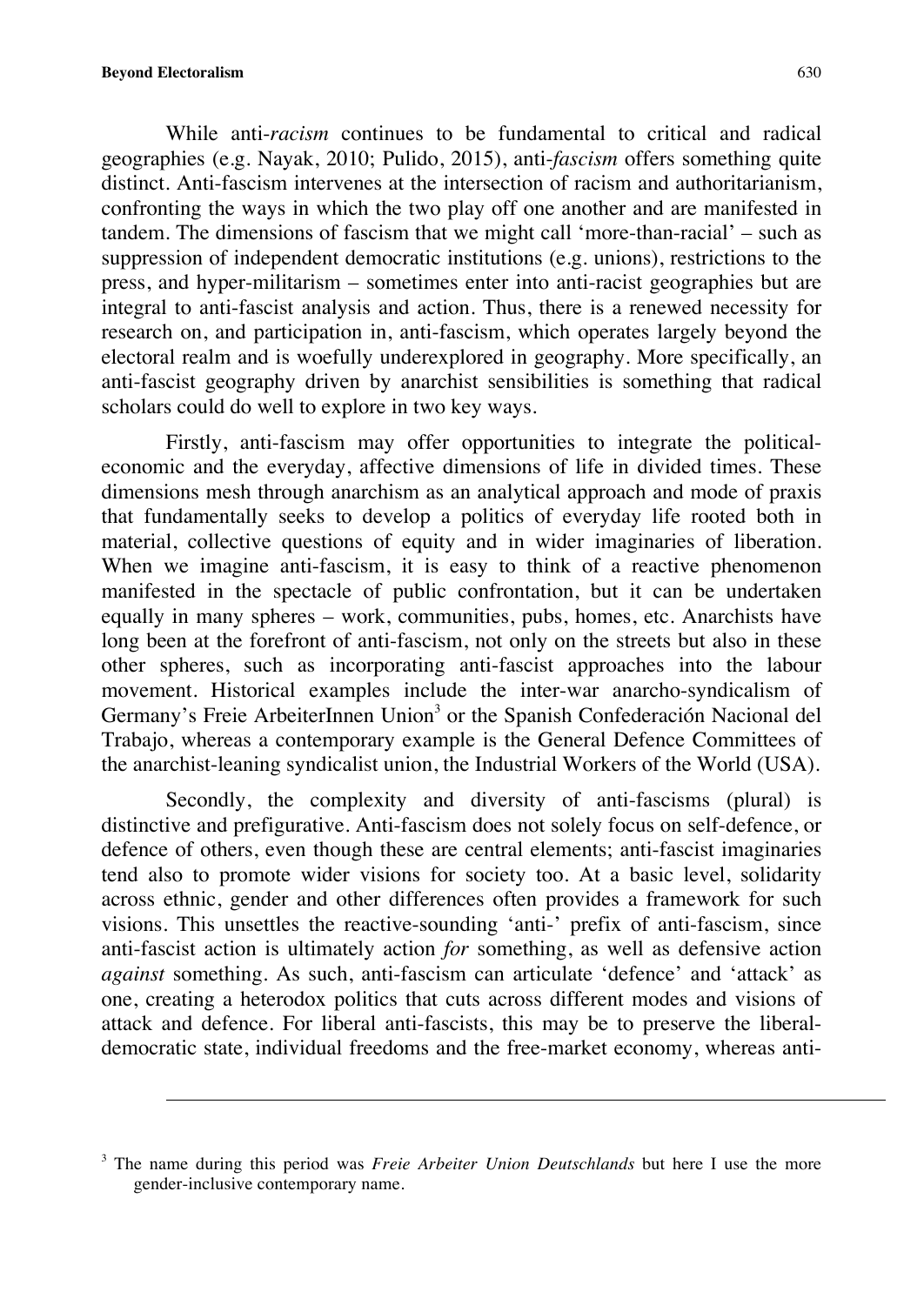fascism for orthodox Marxists would propose class solidarity in the face of fascism's 'unholy alliance' of capital and labour.

Anarchist anti-fascism links with Marxist class analysis in this regard but crucially offers something different again, since anarchism is underpinned by an anti-authoritarianism that extends to the logics of statism and hierarchy altogether. Whereas most political perspectives critique certain forms of authority (typically, fascism), anarchists promote modes of action in which authority as an organising principle should play no role in governing societies. For anarchists, then, the antifascist imagination includes rejecting (or only instrumentally using) electoral methods; instead focusing on grassroots, extra-parliamentary activisms and participative forms of democracy. Electoralism may offer a straightforward way of 'beating' the far-right, since keeping certain parties out of political office is a specific, measurable goal, but this maintains the same power relations, discourses and agendas that produced the conditions for the far right to emerge in the first place. A lack of electoral support does not necessarily equal a lack of tacit or informal support. We must therefore think on a more systemic level, considering how fascism has multiple lines of flight that extend far beyond the ballot box. An analysis driven principally by anarchism can help us do this.

A first step in developing what we might term 'anti-fascist geographies' is to consider what this could entail. What might anti-fascist praxis look like in an everyday academic context? To what extent can academics continue collaboration with a state that is increasingly authoritarian, coercive, and racist by design? What role is our academic labour playing in the production and reproduction of these agendas? And how can we ensure our thinking and research strengthens or informs praxis beyond the academy? It is also necessary to distinguish between geographies of anti-fascism (an empirical topic) and anti-fascist geographies (an approach to scholarship). These have crossovers, especially in the sense that geographers can use analysis to support more effective anti-fascist strategies. A finer-grained analysis of the far right itself is also necessary for both of these approaches, since the relational interplay of anti-fascists with their political opponents is a fundamental dynamic, both in place and across space. However, incorporating an anti-fascist ethic into other empirical topics or academic activities (e.g. pedagogy) is a different task that requires further debate to generate approaches that cut across multiple fields.

Geography has long prided itself on its critical ethos and grounded relevance to pressing social issues. Yet, critique alone no longer feels sufficient. Our task, then, is to adapt swiftly but with nuance to this new world that is emerging around us. It will not provide all the answers, but supporting a reenergising of anti-fascism beyond the ballot box as a fusion of defence and attack – a deliberate affront to passive victimhood – is one way we as geographers can begin to do this.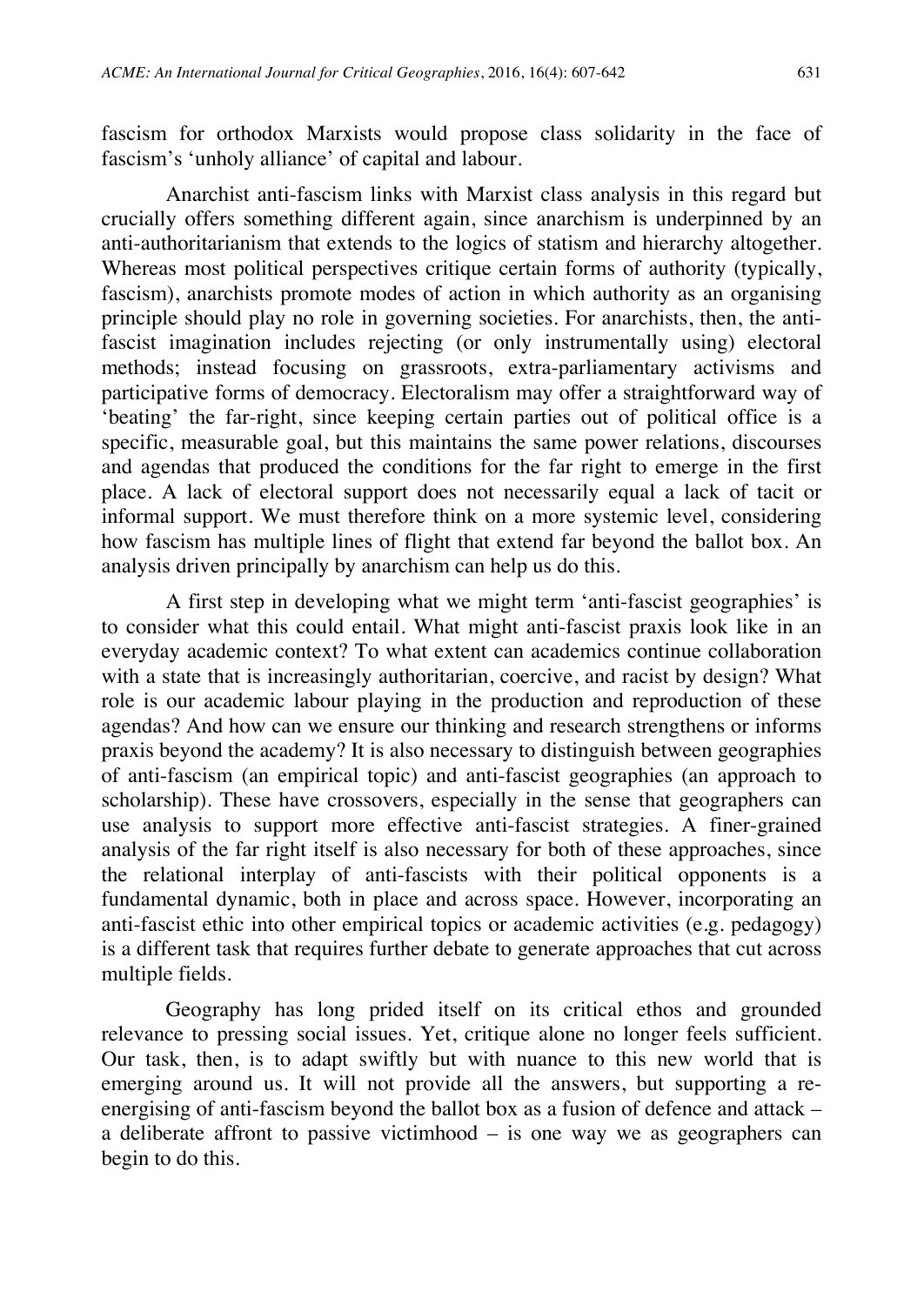#### **(In)visibly creating anarchist futures**

#### *Jenny Pickerill*

In a world seemingly intent on supporting fascism, racism, misogyny, patriarchy, neoliberalism, environmental destruction and growing inequality it can be tempting to retreat from public political battles. We can use this urge to think carefully about the power of being invisible, of using 'unseen' spaces to build alternative imaginaries and practice prefigurative acts. We need to use invisibility strategically and with purpose as a way to rebuild while we live in an era of fear, anger and unpredictability.

Now is not the time to rely on the electoral system to counter such politics. White Americans and Europeans are being encouraged to articulate themselves as victims, as being treated unfairly, a move that eradicates any sense of history or complicity in structural inequalities (Bump, 2017). Such victimhood erases responsibility, solidarity and mutual obligation to tackle any structural inequalities. It decouples any links with others, with place, and with history. The system has already failed many in society and the history of representative democracies illustrates the tendency to repeatedly fail the marginalised, the environment, and the non-elite (Bartels, 2016; Purcell, 2013). While the state has had moments of protecting workers, responding to ecological crises, and providing welfare, it has only done so under pressure from social movements and even then, it has often been too slow and weak in taking any actions that might curtail the destructive effects of capitalism. For example, while labour movements such as trade unions have fought for employment rights and in countries like the UK there is now a broad range of legislation that protects workers from unfair dismissal, leave entitlement and maternity and paternity leave, there has at the same time been an exponential growth in the use of zero-hour employment contracts (Frege and Kelly, 2003). These contracts are legal and carefully sidestep employment legislation by enabling employers to avoid providing a stable living wage, holiday or sick pay (Burgess, 2013). Even when state legislation has been able to change or modify capitalist practices for the benefit of workers or the environment, the British vote for Brexit and the US support for Trump now illustrate how unstable, temporary and fragile such protective acts are.

If we reject relying on electoral politics it becomes more obvious that we, as individuals, are the ones who need to, and can, act to build a different type of politics (Wall, 1999; Purcell, 2013). Anarchism has always understood the value of people-power. Although it has been accused of failing to adequately confront power (Mueller, 2003) – by seeking to bypass the state and perhaps not always articulating how it would deal with the powerful or the oligarchical elite – anarchism has repeatedly illustrated that that grassroots, autonomous, solidaristic and collective activism can generate internationally progressive transformative politics (Scarce, 2016; Springer, 2016; Pickerill and Chatterton, 2006). This rests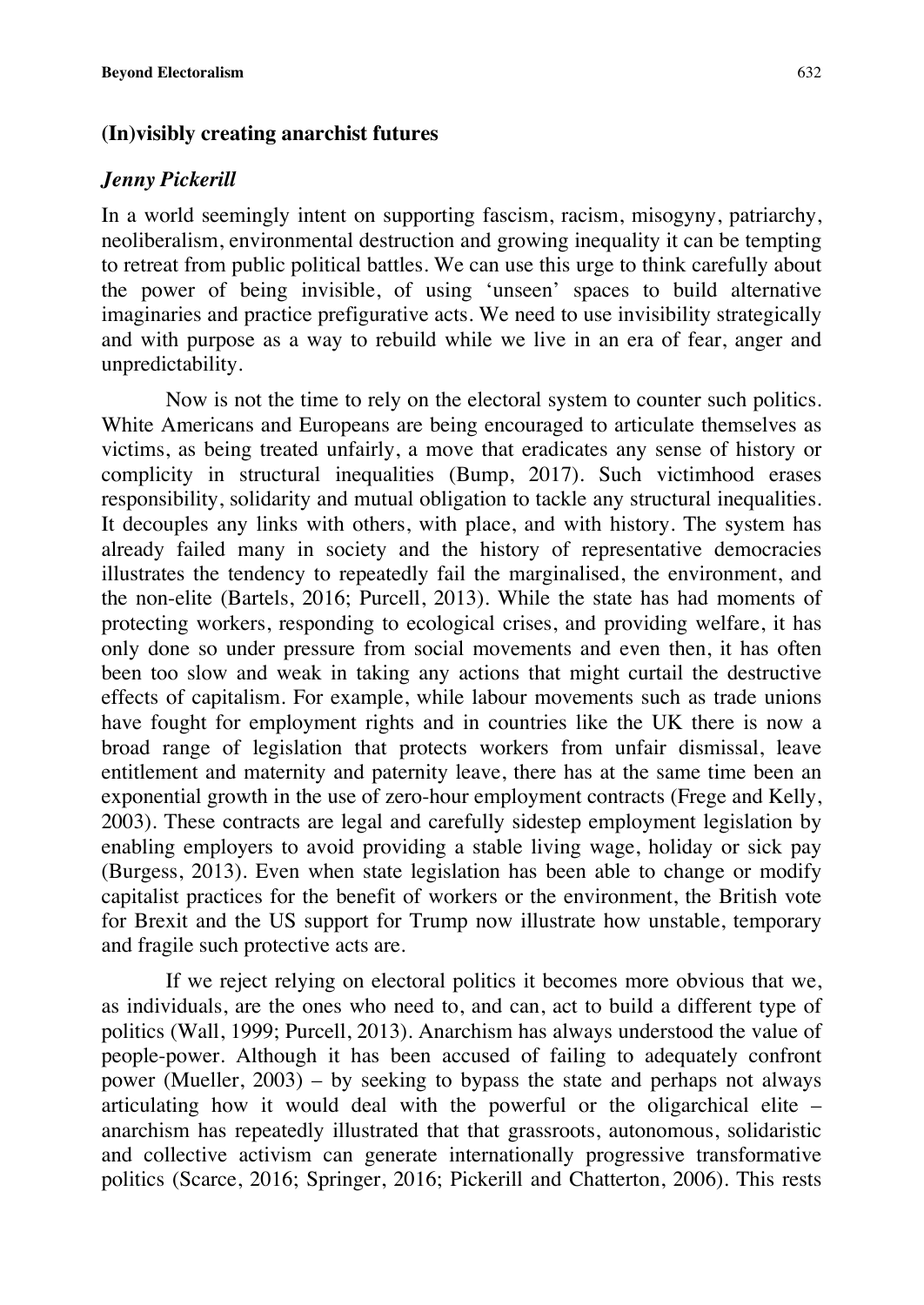on a belief that right-wing populism can be effectively challenged by a left politics of justice, equality and inclusivity (Purcell, 2014).

This people-power can be mobilised visibly and invisibly. While confrontation and public resistance is necessary and timely, it is also vital that we attend to the less visible forms of activism that can be crucial to a successful transformative politics. In social movement studies these periods have been theorised as latent or organisational moments where activists regroup and reorganise ready for new visible mobilisations at a later date (Tarrow, 2011). But employing less visible forms of prefigurative politics is subtly different. Anarchist prefigurative politics are in themselves a powerful form of change that are not waiting for a future moment of mobilisation but require living now as if we already inhabit the world we want (Chatterton and Pickerill, 2010). It is a way to embody political values and reflect these in daily practices and acts, leading to new social relations (Ince, 2012). Prefiguration is a process of creation, of optimism; of action in the now that is flexible, local and diverse. On a micro-scale, for example, it is ensuring that our everyday practices do not contradict our politics ('walking our talk'). Prefigurative acts build an alternative future.

Sometimes being invisible is incredibly powerful and silences useful (Gatwiri and Karanja, 2016). This invisibility creates space and time to remake ideas, resource flows and infrastructures but also to put into practice these ways of being. As Tsing (2015) explores in her examination of invisible networks of trade of matsutake mushrooms, there is much in the world that exists and flourishes on the edges of capitalist encroachment. It is in these 'unseen' spaces that alternative imaginaries are built and experimental ideas tested, not just as radical spatial interventions but also in our everyday lives in our homes and workplaces. Creative new ways of being and acting are practiced. There are also, of course, many forms of direct action that seem to appear (and need to be seen to appear) from invisible sources, such as hacking by Anonymous.

There is a huge range of post/non/alter-capitalist spaces to be employed here, including eco-communities, squats, online spaces, pop-up shops, secular halls and social centres, but informal spaces can also be used, such as people's homes, or local community spaces such as village halls, allotments and meeting spaces above shops or in charity offices (Chatterton, 2016; Pickerill, 2016). Crucially, many of these spaces are hidden from public view - the squats only known by its residents, the eco-communities constructed without planning permission on rural fields and the meeting spaces squirrelled away in the back of charity offices all offer space to live and organise differently (Pickerill, 2012).

It is about seeing what might not at first sight be immediately visible and finding the cracks in places to be occupied or the moments to be ruptured (Purcell, 2013). Prefiguration enables the struggle to be grounded in place, for acts to be local, relevant and culturally appropriate. It is about developing responses to local events regardless of the unpredictability and the fear, of using what space we must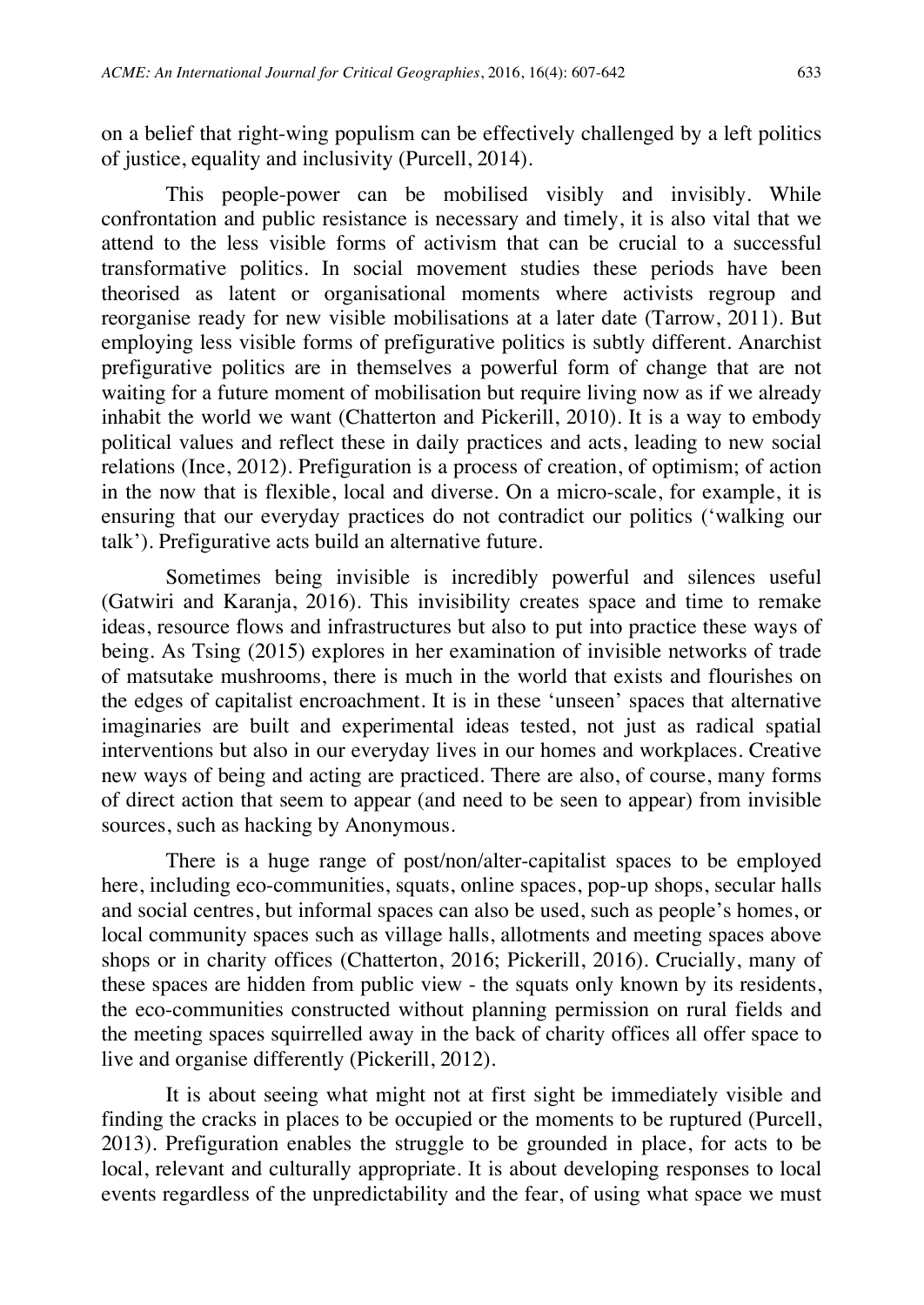try out new ways of being (Mason, 2014; Maeckelbergh, 2016). Small daily acts, be that calling out racism, making ethical consumption choices (like where you purchase food and what you eat), or countering gender stereotypes, can appear nonconfrontational, almost invisible and yet open up space for dialogue with differentiated others. These small acts can seep out into the public space and gradually connect those willing to be attentive to, or moved towards, more participatory radical politics. These seemingly small daily acts open up a space of dialogue where difficult conversations about how privilege and oppression are structural and replicated can happen. These discussions can be the beginnings of creating the commons. Invisibility helps new necessary alliances (especially with the white working classes) be built. These less visible daily practices are just as important as filling the streets for a protest. This is about using invisibility to intensify our existing practices, to put into practice our creations and ideas, to remake the world without drawing unwanted attention to this creativity and therefore without making visible these spaces of production that are at risk of surveillance and repression. While it is necessary that we signal our withdrawal of consent to state power (especially to Trump) and resist coercion, the state response is predictable – it will be swift, violent, and merciless.

As we enter a new political era it is tempting to retreat from overt public political battles, but if we do it should be to put into practice our alternatives, continue to literally build alternative ways of being and ready ourselves for future public political encounters. It is strategic to be as invisible as we are visible, but only if we are practicing anarchist prefigurative politics, if we are experimenting in 'unseen' spaces, and if we are slowly but surely building new alliances of solidarity.

#### **Acknowledgements**

We would like to thank the ACME editors, especially Simon Springer, for their support for this unorthodox writing project, as well as the useful advice provided by the anonymous referees. We also thank the participants in our diverse research projects to which much of our thinking is linked, and the fellow collaborators, activists, and trouble-makers with whom we organise.

# **References**

Abatazoglou, John T. and A. Park Williams. 2016. Impact of anthropogenic climate change on wildfire across western US forests *Proceedings of the National Academy of Sciences* 113(42): 11770–11775.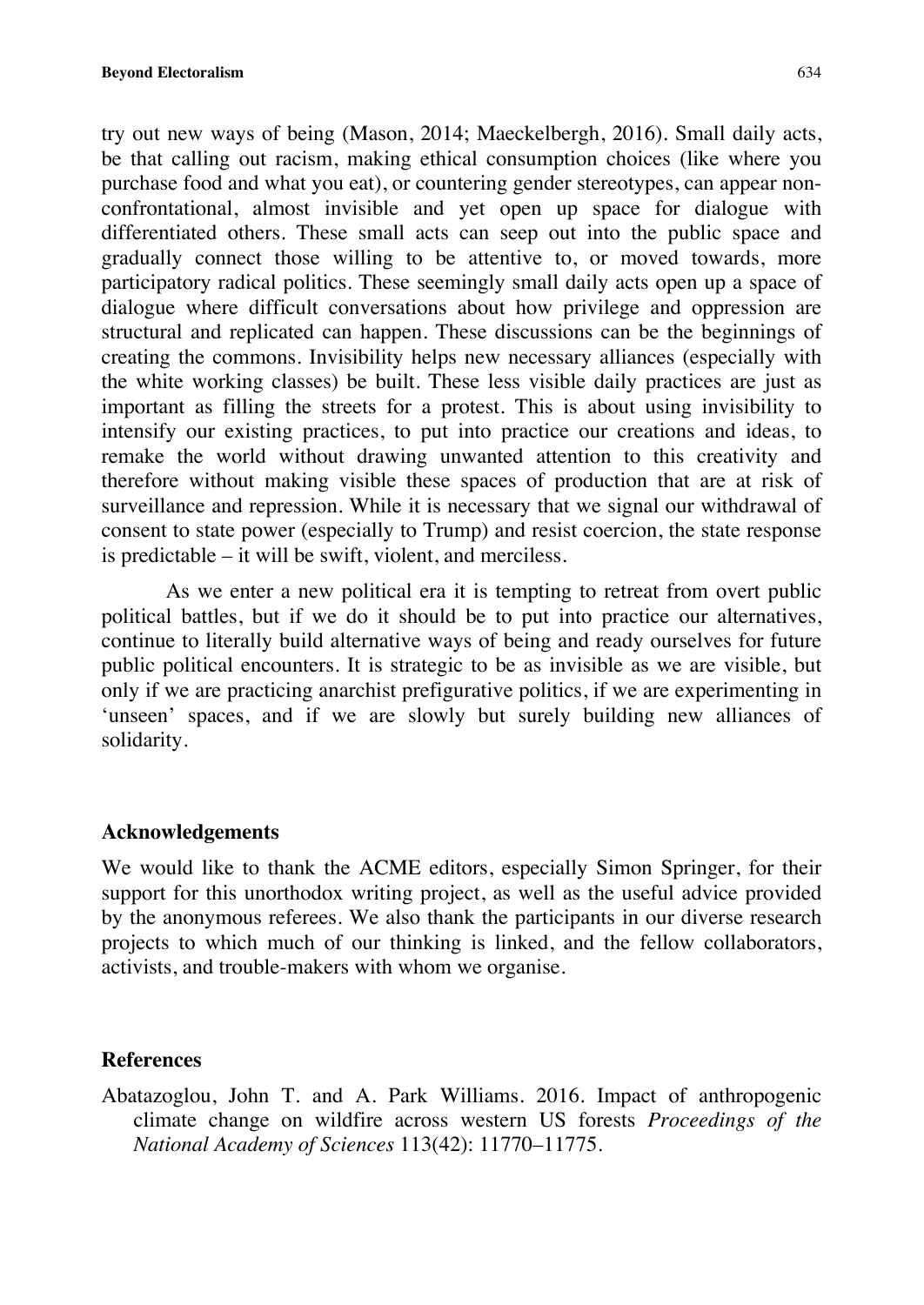- Anti Raids. 2016. *Building an anti-fascist culture post-Brexit* https://rabble.org.uk/anti-raids-building-an-anti-fascist-culture-post-brexit/ [Accessed 21 April 2017]
- Aradau, Claudia and Rens Van Munster. 2011. *Politics of catastrophe: genealogies of the unknown*. New York: Routledge.
- Arendt, Hannah. 1970. *On Violence*. San Diego: Harcourt Brace.
- Arnell, Nigel W., Sally Brown, Simon N. Gosling et al. 2016. The impacts of climate change across the globe: A multi-sectoral assessment. *Climatic Change*  134: 457-474.
- Arshinov, Peter. 2005. *History of the Makhnovist Movement, 1918-21.* Trans. L. Perlman and F. Perlman. London: Freedom Press.
- Asher, Gordon. 2016. 'Options for the Left regarding the UK's EU Referendum' *Bella Caledonia* http://bellacaledonia.org.uk/2016/06/17/options-for-the-leftregarding-the-uks-eu-referendum/ [Accessed 18 April 2017]
- Bartels, Larry M. 2016. *Unequal democracy: The political economy of the new gilded age.* Princeton University Press.
- BBC. 2016. EU Referendum Results. http://www.bbc.co.uk/news/politics/eu\_referendum/results [Accessed 22 February 2017]
- Bookchin, Murray. 1989. *Remaking Society*. New York: Black Rose.
- Breitbart, Myrna M. 1978. *The theory & practice of anarchist decentralism in Spain, 1936-1939* (PhD Dissertation), Worcester, Clark University.
- Bristol IWW. 2016. 'Solidarity with migrant communities after Brexit' http://www.bristoliww.org.uk/solidarity-with-migrant-communities-afterbrexit/ [Accessed 20 April 2017]
- Brown, Adrienne M. 2015. 'Outro' In, Adrienne M. Brown and Walidah Imarisha (eds.), *Octavia's Brood: Science fiction stories from social justice movements*. Oakland: AK Press, pp. 279-281
- Brown, Gavin and Helen Yaffe. 2014. Practices of Solidarity: Opposing Apartheid in the Centre of London. *Antipode*, 46: 34–52.
- Bump, Philip. 2017. 'Trump awards himself a new trophy for victimhood.' *The Washington Post*, 18th May, https://www.washingtonpost.com/news/politics/wp/2017/05/18/trump-awardshimself-a-new-trophy-for-victimhood/?utm\_term=.1360b0e0cc48 [Accessed 8 July 2017]
- Burgess, John, Julia Connell, and Jonathon Winterton. 2013. Vulnerable workers, precarious work and the role of trade unions and HRM. *The International Journal of Human Resource Management* 24(22): 4083-4093.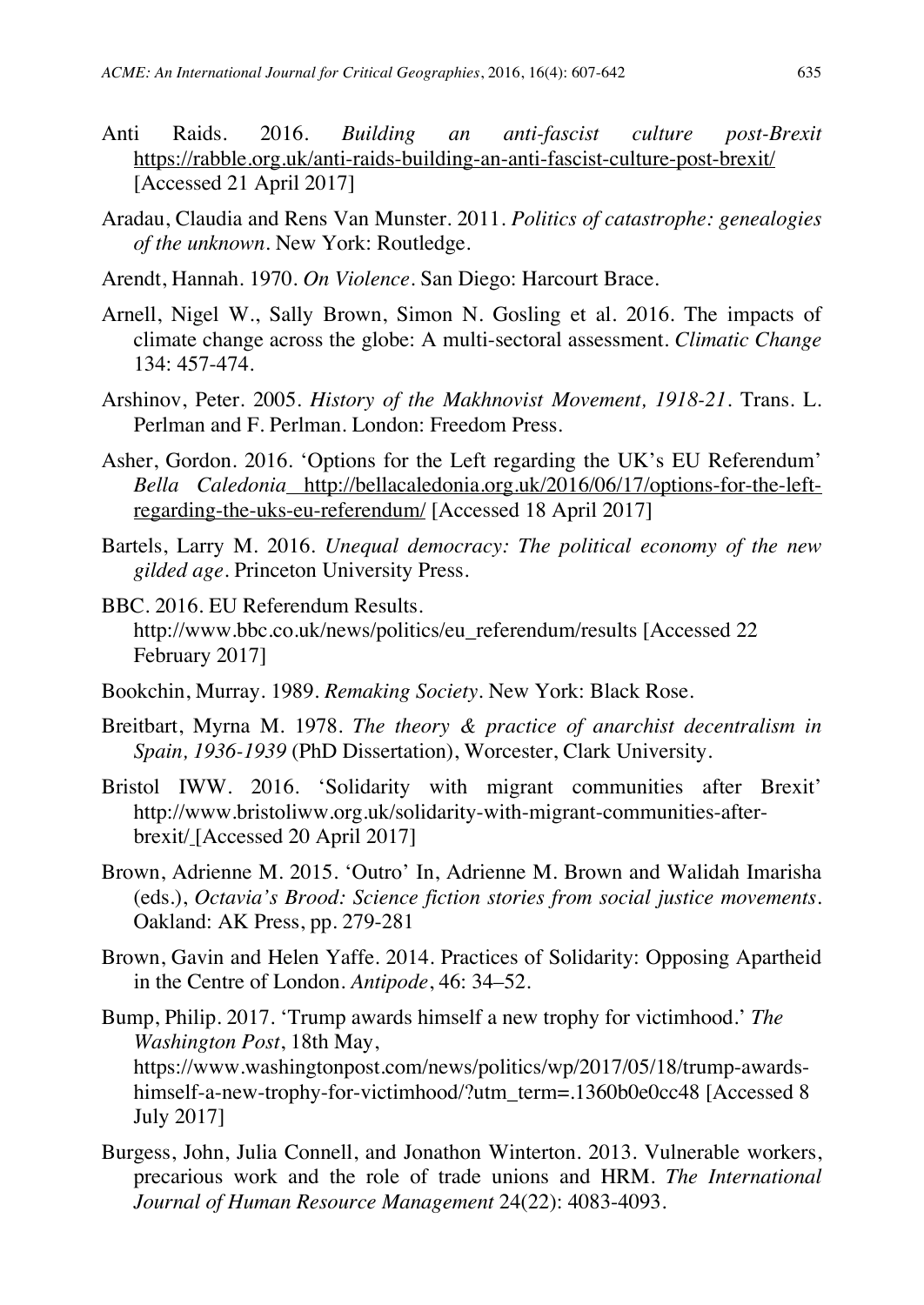- Chandler, David. 2014. *Resilience: The Governance of Complexity*. London and New York: Routledge.
- Chandler, David and Julian Reid. 2016. *The Neoliberal Subject: Resilience, Adaptation, and Vulnerability*. London and New York: Rowman & Littlefield.
- Chatterton, Paul. 2016. Building transitions to post‐capitalist urban commons. *Transactions of the Institute of British Geographers*, 41(4): 403-415.
- Chatterton, Paul and Jenny Pickerill. 2010. Everyday activism and transitions towards post‐capitalist worlds. *Transactions of the institute of British Geographers*, 35(4): 475-490.
- Crick, Bernard. 2002. *Democracy*. Oxford: Oxford University Press.
- Crow, Scott. 2011. *Black Flags and Windmills: Hope, Anarchy, and the Common Ground Collective*. Oakland: PM Press.
- Dimitrov, Radoslav S. 2016. The Paris Agreement on Climate Change: Behind Closed Doors *Global Environmental Politics* 16(3): 1-11
- Evans, Brad and Julian Reid. 2014. *Resilient Life: The Art of Living Dangerously*. Malden, MA: Polity Press.
- Fanon, Frantz. 1967. *Black Skin, White Masks*. New York: Grove Press.
- Featherstone, David. 2012. *Solidarity: Hidden Histories and Geographies of Internationalism.* London: Zed.
- Feldman, Matthew and John Pollard. 2016. The ideologues and ideologies of the radical right: an introduction. *Patterns of Prejudice* 50(4-5): 327-336.
- Ferretti, Federico. 2014. *Elisée Reclus, pour une géographie nouvelle*. Paris, CTHS.
- Ferretti, Federico. 2016. Organisation and formal activism: insights from the anarchist tradition. *International Journal of Sociology and Social Policy,* 36(11-12): 726-740.
- Finley, Eleanor. 2017. 'The Commune from Rojava to the Zapatistas'. *Roar Magazine*. https://roarmag.org/essays/communalism-bookchin-directdemocracy/ [Accessed 4 April 2017]
- Frege, Carola M. and John Kelly. 2003. Union revitalization strategies in comparative perspective. *European Journal of Industrial Relations* 9(1): 7–24.
- Gatwiri, Glory J. and Karanja A. Mumbi. 2016. Silence as Power: Women Bargaining with Patriarchy in Kenya. *Social Alternatives* 35(1): 13-18.
- Gordon, Uri. 2008. *Anarchy Alive!* London: Pluto Press.
- Graeber, David. 2016. *The Utopia of Rules*. London: Palgrave.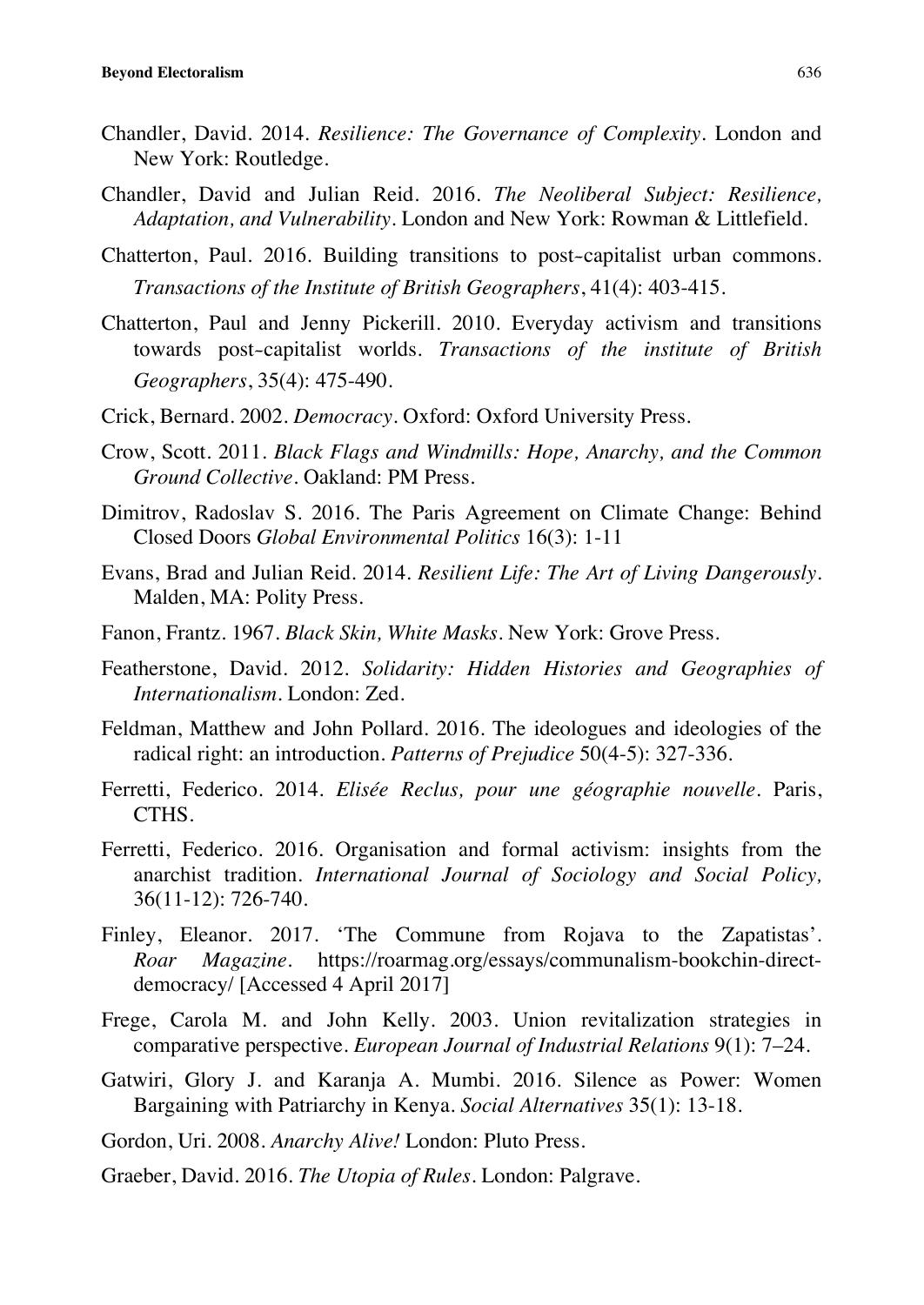- Grove, Kevin. 2014. Adaptation Machines and the Parasitic Politics of Life in Jamaican Disaster Resilience. *Antipode* 46 (3): 611–628.
- Ince, Anthony. 2012. In the shell of the old: Anarchist geographies of territorialisation. *Antipode* 44(5): 1645-1666.
- Ince, Anthony. 2015. From middle ground to common ground: Self-management and spaces of encounter in organic farming networks. *Annals of the American Association of Geographers* 105(4): 824-840.
- Ingram, Alan. 2017. Geopolitical events and fascist machines. *Political Geography* 57(1): 91-93.
- IRR. 2016a. 'Post-Brexit Racism'. http://www.irr.org.uk/news/post-brexit-racism/ [Accessed 30 November 2016]
- IRR. 2016b. 'Post-Brexit Racism Update'. http://www.irr.org.uk/news/post-brexitracism-update/ [Accessed 30 November 2016]
- Jones, Owen. 2016. 'The left needs a new populism. It's clear what happens if we fail'. *The Guardian*, 10 November. https://www.theguardian.com/commentisfree/2016/nov/10/the-left-needs-anew-populism-fast [Accessed 1 December 2016].
- Judis, John B. 2016. *The Populist Explosion: How the Great Recession Transformed American and European Politics.* New York: Columbia Global Reports.
- Kropotkin, Peter. 1885. *Paroles d'un révolté*. Paris: Flammarion.
- Kropotkin, Peter. 1892. *La conquête du pain*. Paris: Stock.
- Kropotkin, Peter. 2002. The spirit of revolt. In, R.N. Baldwin (ed.), *Peter Kropotkin. Anarchism: a collection of revolutionary writings*. New York: Dover Publications, pp. 34-43.
- Lafuente, Javier. 2016. 'Colombia dice 'no' al acuerdo de paz con las FARC' *El Pais* http://internacional.elpais.com/internacional/2016/10/02/colombia/1475420001 \_242063.html [Accessed 21 April 2017].
- La Prensa. 2016. 'Así te contamos las elecciones presidenciales en Nicaragua' *La Prensa*. http://www.laprensa.com.ni/2016/11/06/politica/2130024-en-vivoelecciones-en-nicaragua [Accessed 21 April 2017].
- Lekensdorf, Carlos. 2002. *Filosofar en clave Tojolobal*. Mexico: Grupo Editorial Miguel Angel Porrua.
- Maeckelbergh, Marianne. 2016. The prefigurative turn: The time and place of social movement practice'. In, Ana Cecilia Dinerstein (ed.), *Social Sciences for an Other Politics*. Springer International Publishing, pp. 121-134.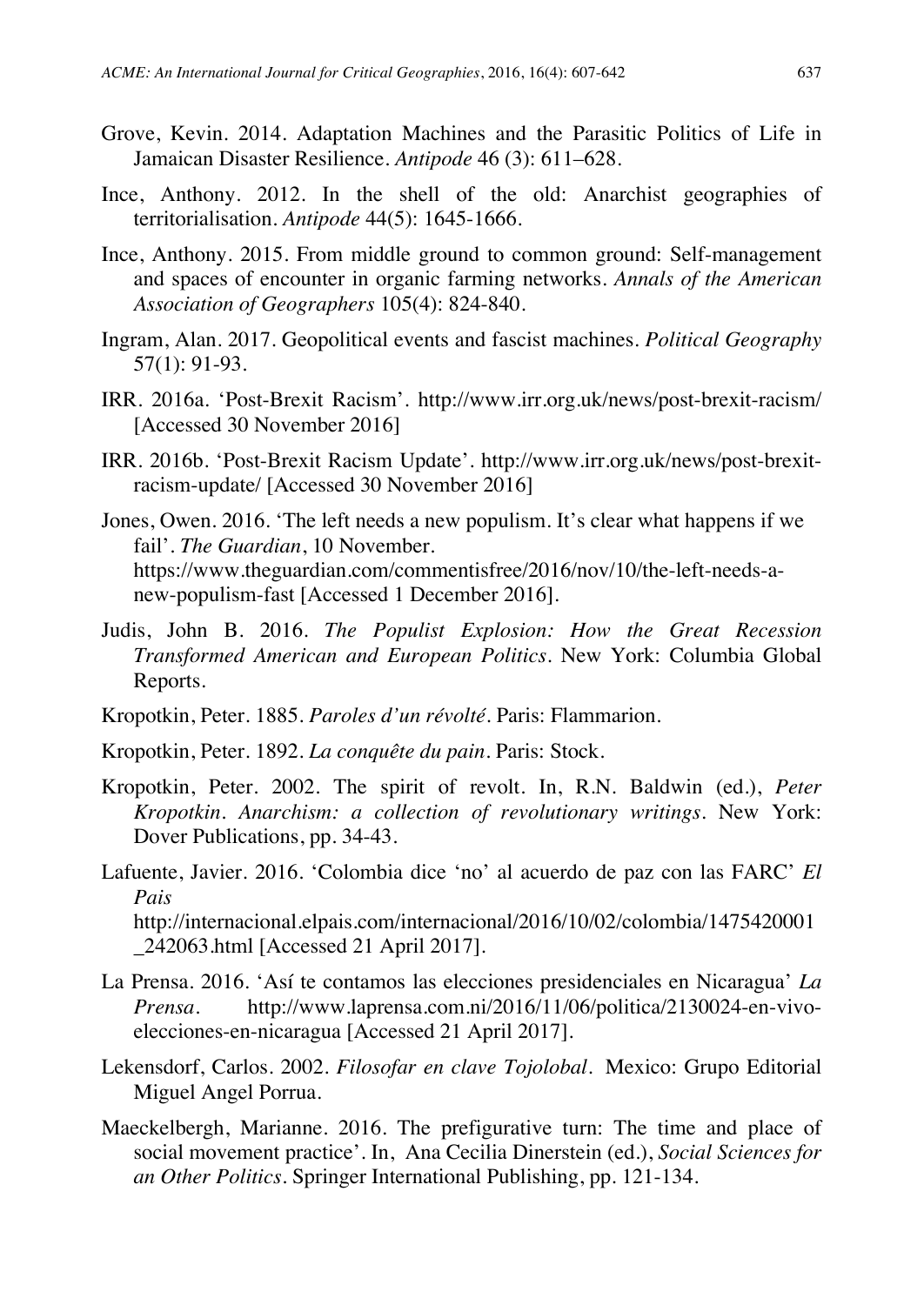- Mandarini, Matteo. 2008. 'Not fear but hope in the Apocalypse' *Ephemera* 8(2): 176-181.
- Mason, Kelvin and Mark Whitehead. 2012. Transition Urbanism and the Contested Politics of the Spatial Practice. *Antipode*, 44(2): 493 -516.
- Mason, Kelvin. 2014. Becoming Citizen Green: prefigurative politics, autonomous geographies, and hoping against hope. *Environmental Politics* 23(1): 140-158.
- Mason, Kelvin. 2017. Ghosts of the future. *ACME: An International Journal for Critical Geographies,* 16(1): 149-155 Available at https://vimeo.com/182695880 [Accessed 1 December 2016]
- Mason, Paul. 2016a. 'The leftwing case for Brexit (one day)'. *The Guardian*, 16 May. https://www.theguardian.com/commentisfree/2016/may/16/brexit-eureferendum-boris-johnson-greece-tory [Accessed 2 December 2016].
- Mason, Paul. 2016b. 'How the left should respond to Brexit', *New Statesman*, 17 October. http://www.newstatesman.com/politics/uk/2016/10/paul-mason-howleft-should-respond-brexit. [Accessed 31 November 2016].
- Mehta, Vijay. 2016. *Peace Beyond Borders: How the EU Brought Peace to Europe and How Exporting it Would End Conflicts Around the World*. Oxford: New Internationalist Publications.
- Mignolo, Walter D. 2009. 'The communal and the decolonial' *Turbulence: ideas for movement* http://turbulence.org.uk/turbulence-5/decolonial/. [Accessed December 9, 2016]
- Mignolo, Walter D. 2011. *The Darker Side of Western Modernity: Global Futures, Decolonial Options*. Durham, NC: Duke University Press.
- Miller, C. and A. Werner-Winslow. 2016. *Harassment and Intimidation in the Aftermath of the Election.* Washington: Southern Poverty Law Centre.
- Mouffe, Chantal. 1999. Deliberative Democracy or Agonistic Pluralism? *Social Research* 66(3, Prospects for Democracy): 745-758.
- Mounk, Yascha. forthcoming. *The People vs. Democracy: The Threat of Illiberal Democracy and the Rise of Undemocratic Liberalism*. Harvard: Harvard University Press.
- Mueller, Tadzio. 2003. Empowering anarchy: Power, hegemony, and anarchist strategy. *Anarchist Studies* 11(2): 122-149.
- Mullenite, Joshua. 2016. Resilience, political ecology, and power: Convergences, divergences, and the potential for a postanarchist geographical imagination. *Geography Compass* 10(9): 378-88.
- Nagesh, Ashitha. 2016. 'Wearing a safety pin because of post-Brexit racism? There's something you need to know'. *Metro* http://metro.co.uk/2016/07/01/wearing-a-safety-pin-because-of-post-brexit-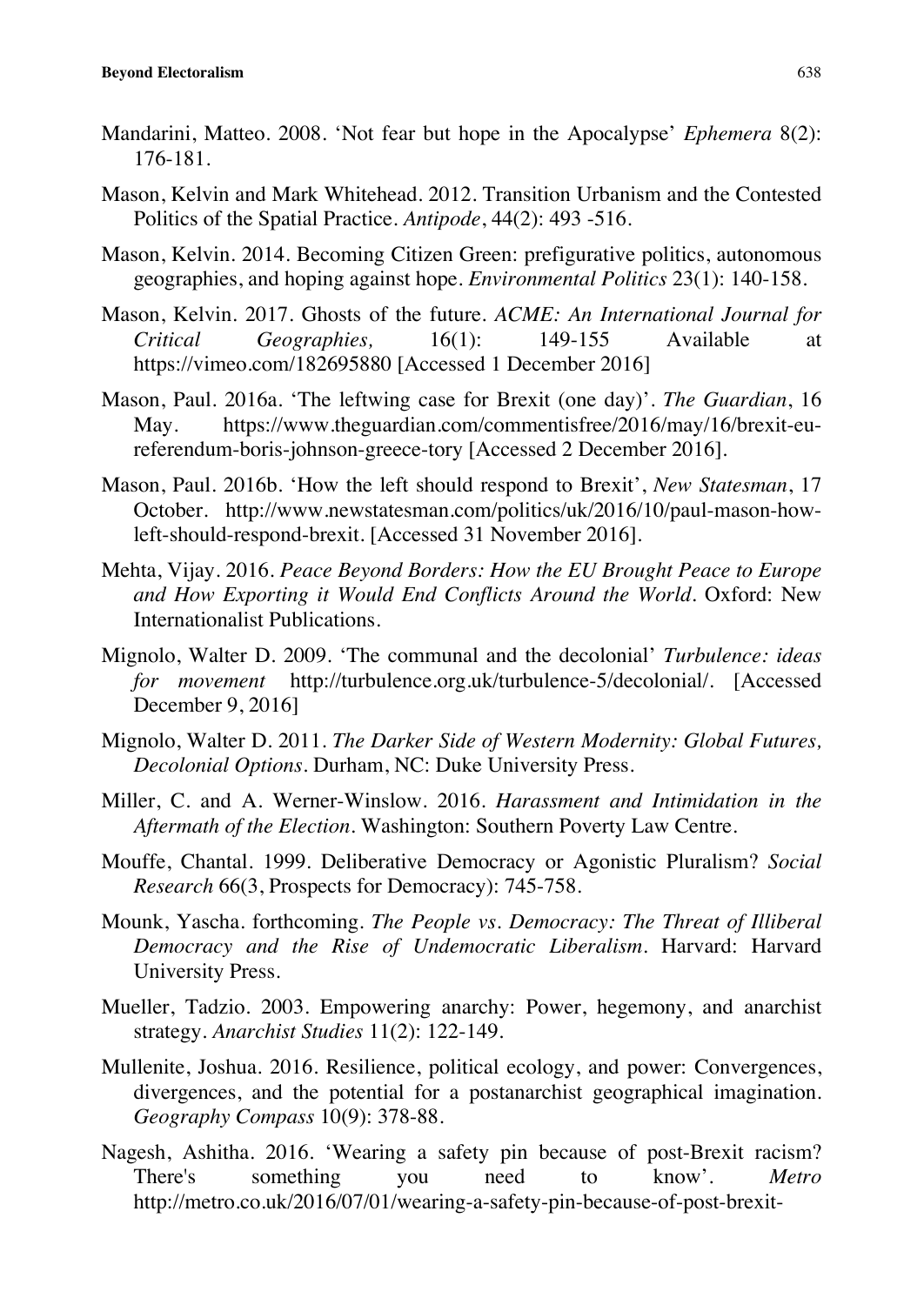racism-theres-something-you-need-to-know-5978819/ [Accessed 19 February 2017]

- Nayak, Anoop. 2010. Race, affect and emotion: young people, racism, and graffiti in the postcolonial English suburbs. *Environment and Planning A*, 42(10): 2370-2390.
- O'Shea, Josef. 2002. 'From Cable Street to Brexit: how a chilling wave of racism echoes down the decades'\_http://www.prruk.org/from-cable-street-to-brexithow-a-chilling-wave-of-racism-echoes-down-the-decades/ [Accessed 19 February 2017]
- Parr, Adrian. 2013. *The Wrath of Capital: Neoliberalism and Climate Change Politics*. New York: Columbia University Press.
- Peirats, José. 2010. *The CNT in the Spanish Revolution, Volume 1*. Oakland: PM Press.
- Pickerill, Jenny. 2012. Permaculture in practice: Low Impact Development in Britain. In, J. Lockyer and J. Veteto (eds.), *Localizing Environmental Anthropology: Bioregionalism, Permaculture, and Ecovillage Design for a Sustainable Future*. Berghahn Books pp. 180-194.
- Pickerill, Jenny. 2016. *Eco-homes: People, place and politics*. Zed Books, London
- Pickerill, Jenny and Paul Chatterton. 2006. Notes towards autonomous geographies: creation, resistance and self-management as survival tactics. *Progress in Human Geography* 30(6): 730-746.
- Proudhon, Pierre-Joseph. 1851. *Idée générale de la révolution au XIXe siècle*. Paris: Garnier.
- Puente, Isaac. 2013. *Libertarian Communism*. Hastings: Christiebooks.
- Pulido, Laura. 2015. Geographies of race and ethnicity 1: White supremacy vs white privilege in environmental racism research. *Progress in Human Geography* 39(6): 809-817.
- Purcell, Mark. 2013. *The down-deep delight of democracy*. John Wiley & Sons.
- Purcell, Mark. 2014. Rancière and revolution. *Space and Polity* 18(2): 168-181.
- Quintero Weir, Jose Á. 2013. *El Camino con las Comunidades*. Maracaibo: Universidad del Zulia.
- Richards, Vernon. 1953. *Lessons of the Spanish Revolution*, London, Freedom Press.
- Rollo, Toby. 2016a Feral Children: Settler Colonialism, Progress and the Figure of the Child, *Settler Colonial Studies*. Advance online publication: doi: 10.1080/2201473X.2016.1199826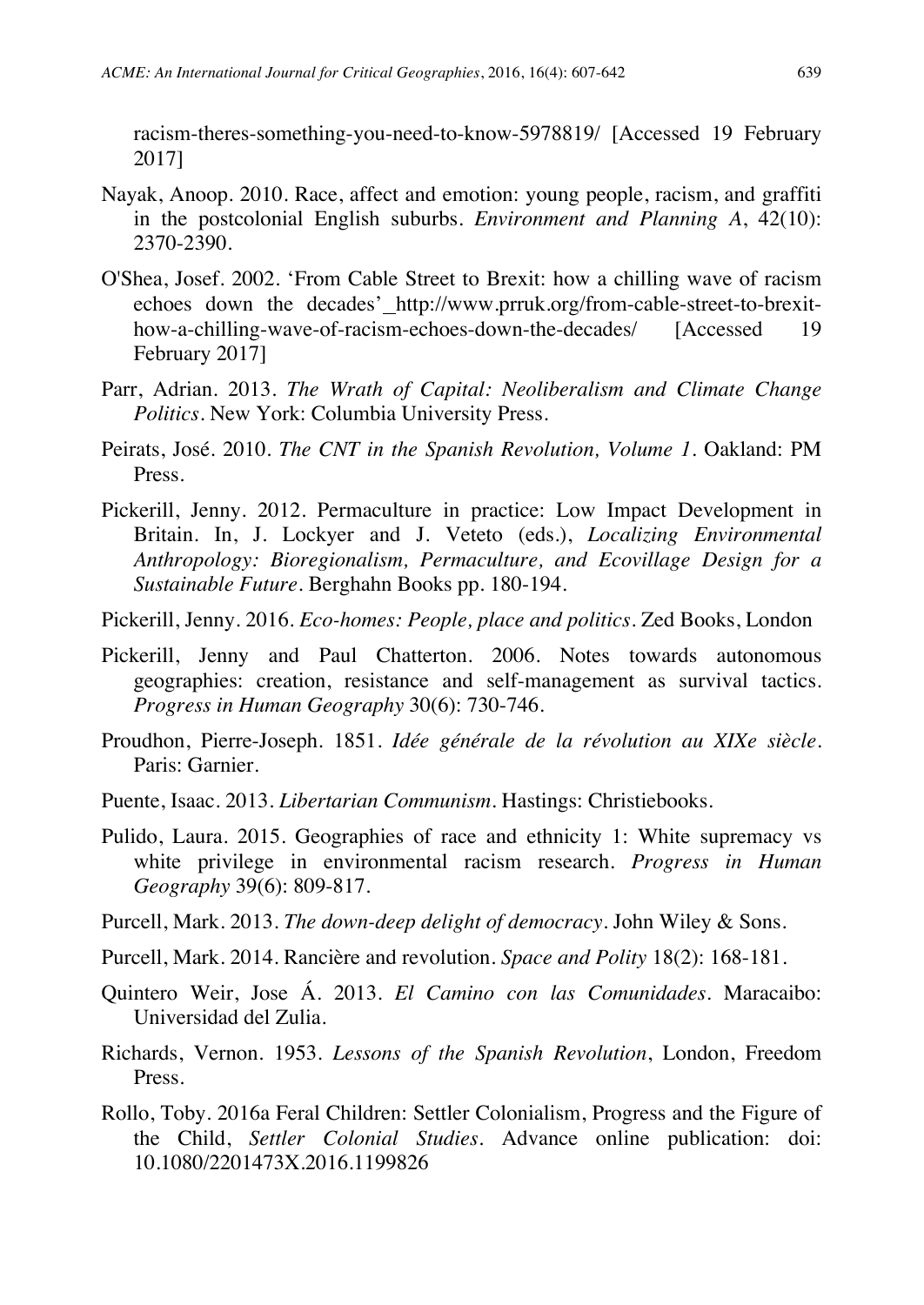- Rollo, Toby. 2016b. Democracy, Agency, and Radical Children's Geographies. In, Richard J. White, Simon Springer, and Marcelo Lopes de Souza (eds.), *The Practice of Freedom: Anarchism, Geography and the Spirit of Revolt*. Washington: Rowman and Littlefield, pp. 235-255.
- Rushton, Steve. 2016. 'Season of the Demagogues: Brexit Exposes ways Britain is moving closer to the U.S.' *Occupy*. http://www.occupy.com/article/seasondemagogues-brexit-exposes-ways-britain-moving-closerus#sthash.morWhd18.dpbs [Accessed 14 January 2017]
- Sartre, Jean-Paul. 2001. *What is literature?* London: Routledge.
- Scarce, Rik. 2016. *Eco-warriors: Understanding the radical environmental movement*. Routledge, London
- Schiemeier, Quirin. 2016. 'Brexit looms large over EU climate agenda'. *Nature News & Commentary*, July 26. http://www.nature.com/news/brexit-loomslarge-over-eu-climate-agenda-1.20322 [Accessed 5 December 2016]
- Schneider, Nathan. 2017. 'Why we should listen to anarchists in the age of Trump'. *America Magazine*, http://www.americamagazine.org/politicssociety/2017/01/22/why-we-should-listen-anarchists-age-trump [Accessed 22 January 2017]
- Scott, Andrew. 2016. 'Brexit: Implications for Climate Change Commitments'. https://www.odi.org/sites/odi.org.uk/files/resource-documents/10907.pdf [Accessed 8 July 2017]
- Solnit, Rebecca. 2009. *A Paradise Built in Hell: The extraordinary communities that arise in disaster*. New York: Penguin.
- Solnit, Rebecca. 2016. *Hope In The Dark: Untold Histories, Wild Possibilities.* Edinburgh: Canongate.
- Spektorowski, Alberto. 2015. Fascism and post-national Europe: Drieu la Rochelle and Alain de Benoist. *Theory, Culture and Society* 33(1): 115-138.
- Springer, Simon. 2016. *The Anarchist Roots of Geography: Toward Spatial Emancipation*. Minneapolis: University of Minnesota Press.
- Springer, Simon. 2017. Earth writing. *GeoHumanities*, 3(1): 1-19.
- Tarrow, Sidney G. 2011. *Power in movement: Social movements and contentious politics.* Cambridge University Press.
- Thompson, Hunter S. 2012. *Fear and Loathing on the Campaign Trail '72*. London: Simon & Schuster.
- Tsing, Anna L. 2015. *The Mushroom at the End of the World: On the Possibility of Life in Capitalist Ruins*. Princeton, NJ: Princeton University Press.
- Turcato, Davide. 2015. *Making sense of anarchism: Errico Malatesta's Experiments with Revolution, 1889-1900*, Oakland: AK Press.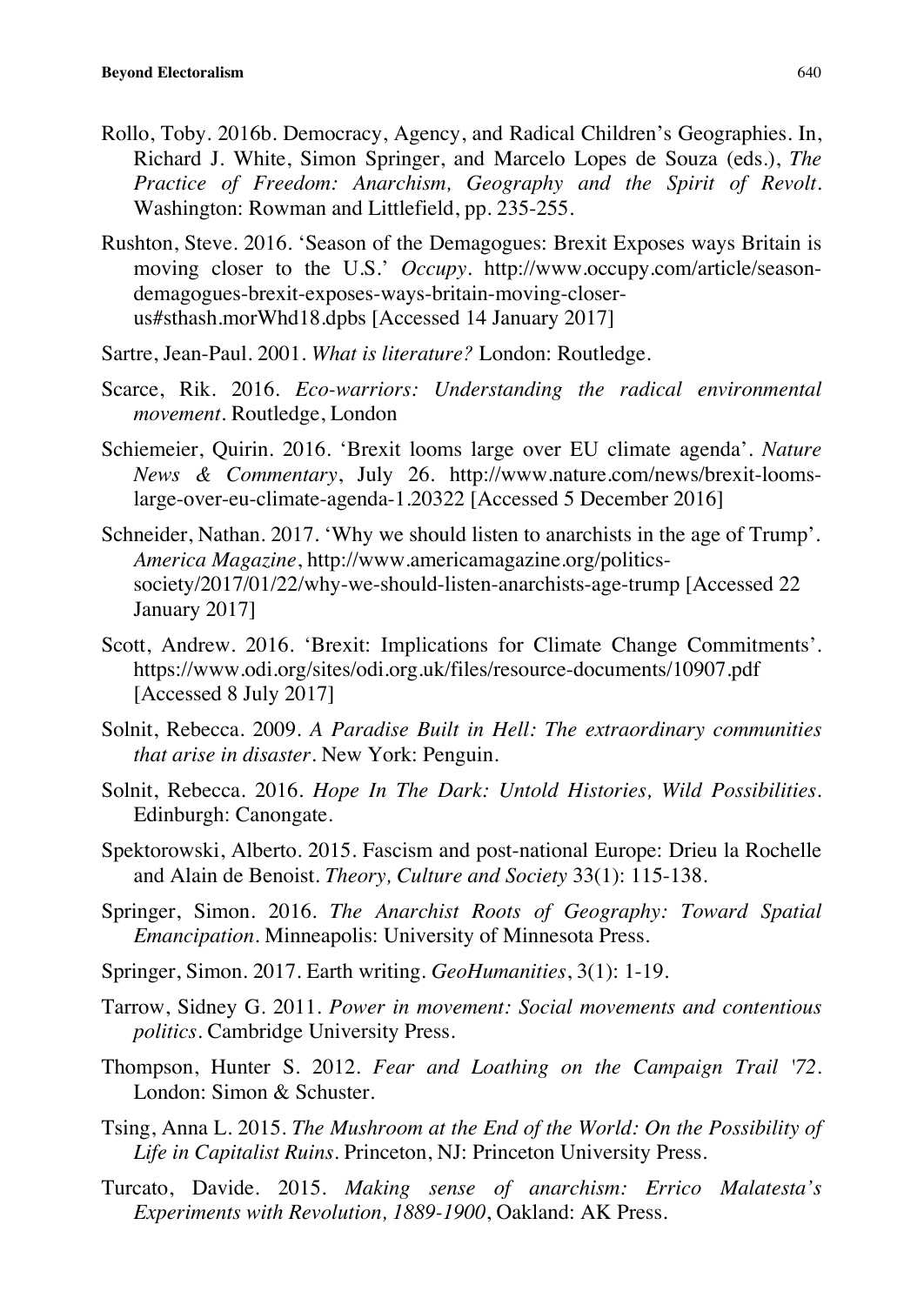- UNFCCC. 2015. *FCCC/CP/2015/L.9/Rev.1, Adoption of the Paris Agreement*. http://unfccc.int/resource/docs/2015/cop21/eng/l09r01.pdf
- United States Electoral Project. 2016. *2016 November General Election Turnout Rates*. http://www.electproject.org/2016g [Accessed 21 April 2017]
- Van Reybrouck, David. 2016. *Against Elections: The Case for Democracy*. London: The Bodley Head.
- Varoufakis, Yiannis. 2016a. 'After Donald Trump's awful victory, the left must be more ambitious (interview)'. *New Statesman*, 13 November. http://www.newstatesman.com/politics/brexit/2016/11/yanis-varoufakis-afterdonald-trump-s-awful-victory-left-must-be-more [Accessed 15 November 2016].
- Varoufakis, Yiannis. 2016b. 'Trump victory comes with a silver lining for the world's progressives'. *The Conversation*, 11 November. https://theconversation.com/trump-victory-comes-with-a-silver-lining-for-theworlds-progressives-68523 [Accessed 04 December 2016].
- Vinthagen, Stellan. 2013. Ten theses on why we need a "Social Science Panel on Climate Change". *ACME: An International of Critical Geographies* 12(1): 155- 176.
- Wall, Derek. 1999. *Earth First! and the Anti-Roads Movement: Radical environmentalism and comparative social movements*. Taylor & Francis.
- Weaver, M. 2016. '"Horrible spike" in hate crime linked to Brexit vote, Met police say'. *The Guardian*. https://www.theguardian.com/society/2016/sep/28/hatecrime-horrible-spike-brexit-vote-metropolitan-police [Accessed 19 January 2017]
- Wernick, A. 2016. 'The world's nations vow to move forward with the Paris Agreement, with or without US President-elect Donald Trump'. *PRI*, December 4. http://www.pri.org/stories/2016-12-04/worlds-nations-vow-move-forwardparis-agreement-or-without-us-president-elect [Accessed 5 December 2016]
- White Richard J., Simon Springer and Marcelo Lopez de Souza. 2016. Performing anarchism, practicing freedom, pursuing revolt. In Richard J. White, Simon Springer, and Marcelo Lopes de Souza (eds.) *The Practice of Freedom: Anarchism, Geography and the Spirit of Revolt*, Washington: Rowman & Littlefield. pp 1-22.
- Williams, Robert A. 2012. *Savage Anxieties: The Invention of Western Civilization*. New York: Palgrave.
- Wilson, Helen F. 2016. On geography and encounter: Bodies, borders and difference. *Progress in Human Geography* 41(4): 451-471.